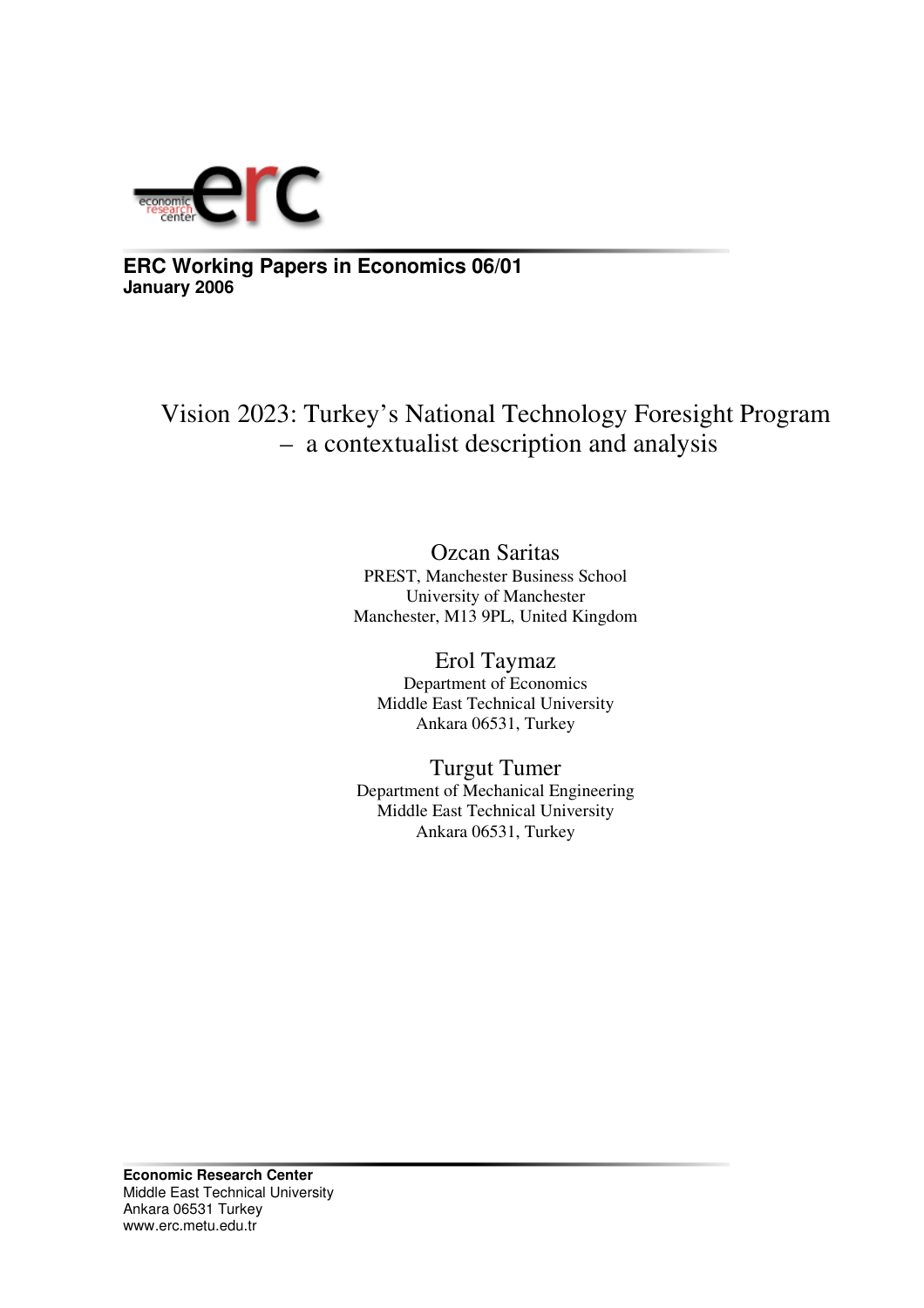# **Vision 2023:**

# **Turkey's National Technology Foresight Program – a contextualist description and analysis**

**Ozcan Saritas, Erol Taymaz & Turgut Tumer**

**Ozcan Saritas 1** (Research Associate), PREST, Manchester Business School, University of

Manchester, M13 9PL, United Kingdom.

Ozcan.Saritas@manchester.ac.uk

**Erol Taymaz 2** (Professor of Economics), Middle East Technical University, Ankara,

Turkey.

etaymaz@metu.edu.tr

**S. Turgut Tumer 3** (Professor of Mechanical Engineering), Middle East Technical

University, Ankara, Turkey.

tumer@metu.edu.tr

<sup>1</sup> **Ozcan Saritas** is <sup>a</sup> Research Associate at Policy Research in Engineering, Science and Technology (PREST) in Manchester Business School in the University of Manchester. His research activity has been focused mostly upon long-term policy and strategy making with particular emphasis upon Foresight methodologies and their implementation in S&T and social fields at national, regional and organizational levels. His webpage is available at http://atlas.cc.itu.edu.tr/~saritas/en

<sup>2</sup> **Erol Taymaz** is a Professor of Economics at Middle East Technical University (Ankara, Turkey). He was educated in mechanical engineering at METU. He received his M.S. degree in Economics at METU, and Ph.D. degree in Economics at Case Western Reserve University (USA). His current research interests include economics of technology and innovation, industrial and technology policy, small business economics and micro-simulation modeling. His webpage is available at http://www.metu.edu.tr/~etaymaz

<sup>3</sup> **S. Turgut Tumer** is a professor of Mechanical Engineering at Middle East Technical University (METU-Ankara, Turkey). His main research interests include mechanics of human motion and dynamics of machinery. He was involved in S&T policy issues during his appointment in TUBITAK as Associate Vice President. Currently he is Vice Rector of the newly established campus of METU in Northern Cyprus. His webpage is available at http://www.me.metu.edu.tr/tumer/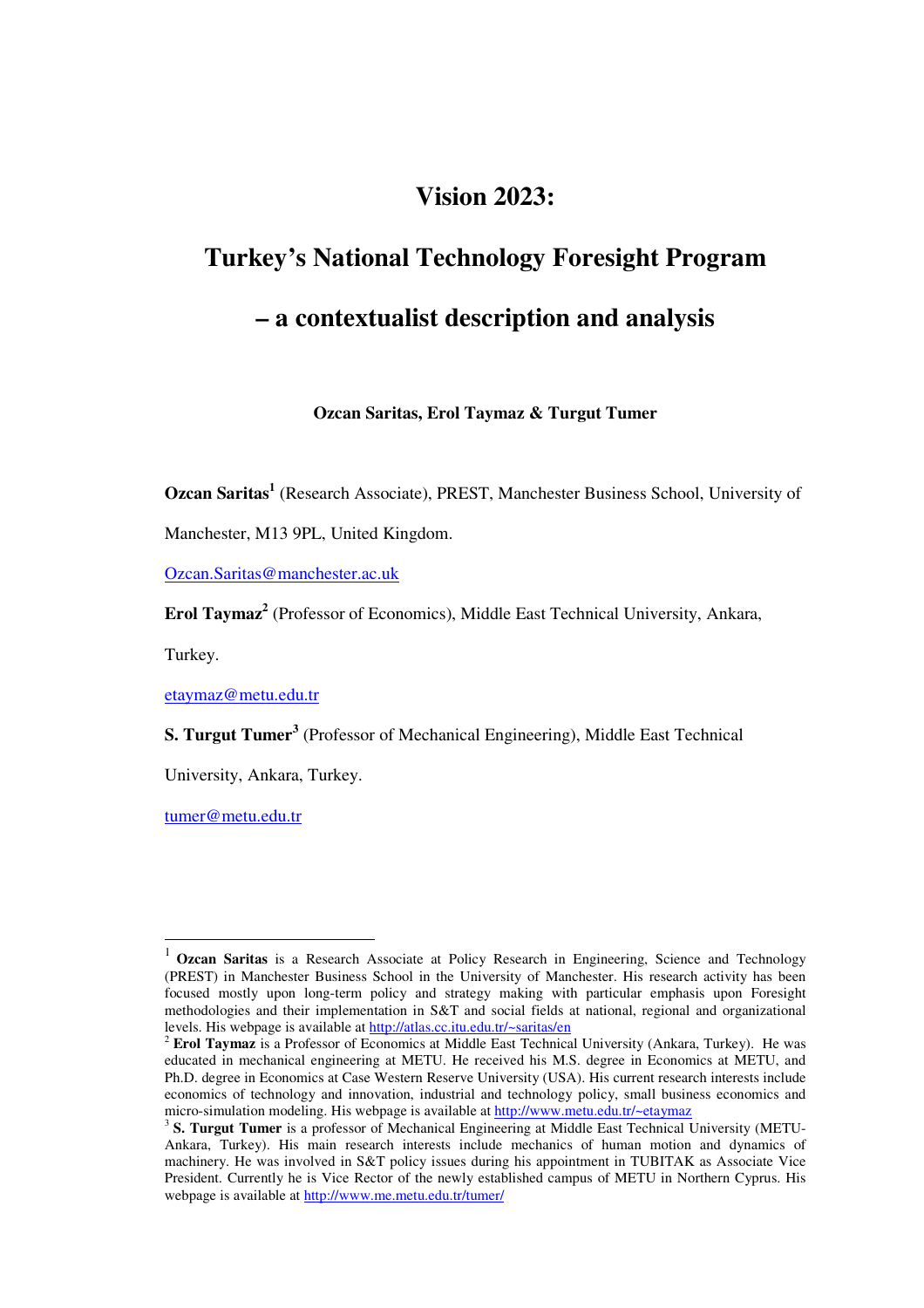# **Vision 2023:**

# **Turkey's National Technology Foresight Program**

**– a contextualist description and analysis**

#### *Abstract*

*This paper describes and analyses Vision 2023 Turkish National Technology Foresight Program. The paper is not about a mere description of the activities undertaken. It analyses the Program from a contextualist perspective, where the Program is considered in its own national and organizational contexts by discussing how the factors in these contexts led to the particular decisions taken and approaches adopted when the exercise was organized, designed and practiced. With the description and analysis of the Vision 2023 Technology Foresight Program, the paper suggests that each Foresight exercise should be considered in its own context. The exercise should be organized, designed and practiced by considering the effects of the external contexts (national, regional and/or corporate) and organizational factors stemming from these different context levels along with the nature of the issue being worked on, which constitute the content of the exercise.*

**Keywords:** Foresight, contextualism, Vision 2023, Turkey, Science and Technology Policy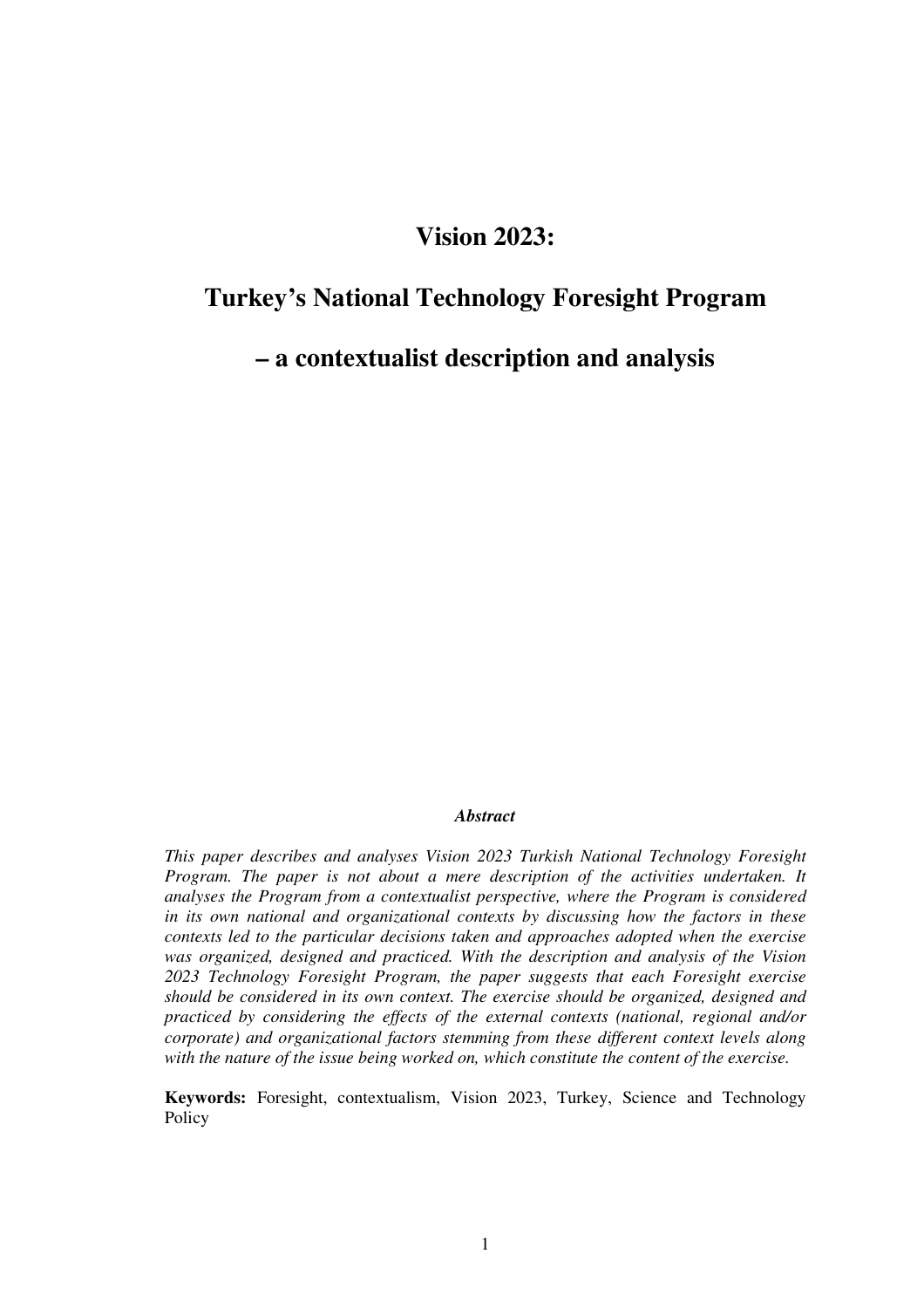### **1. Introduction**

As practiced *institutional Foresight* is an outgrowth of a long and historic tradition of *foresight*. Stemming from the unavoidable human trait of *foresight* as a concept, and from *planning* and *forecasting* as a structured activity, institutional Foresight essentially implies some form of "*participative vision-based planning process*" [1, p.15]. Institutional Foresight has been adopted widely in the last couple of decades particularly at national level and has become an activity associated with participative public policy making. In government circles the activity is widely acclaimed for policy-making and scarce resources are allocated based on advises coming from institutional Foresight activities. The exercises have been lengthily organized and carried out by government advisory boards, research councils, national academy of sciences, or government departments.

Initially the main activity area was largely limited to Science and Technology (S&T) issues. This was due to the recognition of the inevitability of long-term research planning in an era of increasing competition at the global level. In recent years the application areas have been widened, since there has been wider acknowledgement of importance of social concerns. Now, the breadth of activities varies from covering the entire spectrum of fields, to a single specific field at a project level. However, it can be said that technology is still a major area of activity of the most Foresight programs.

Referring to the rapid diffusion of Technology Foresight during the 1990s, Martin and Johnston [2] and Martin [3] identify three drivers:

- *Escalation in industrial and economic competition.* Due to the competition in the global economy, innovation and development of new technologies are becoming more crucial for industrialized and industrializing countries. This is where the primary role of Foresight arises as to identify emerging technologies, which are likely to have significant impact on industry, the economy, society and the environment over coming decades, at an early stage
- *Increasing pressure on government spending.* Because of limited government resources, like other areas of public spending, research and technology cannot be fully funded by the government. Foresight is presented as a process to help identification of funding priorities
- *Changing nature of knowledge production.* The identification of emerging technologies and the prioritization of research and technology areas point to the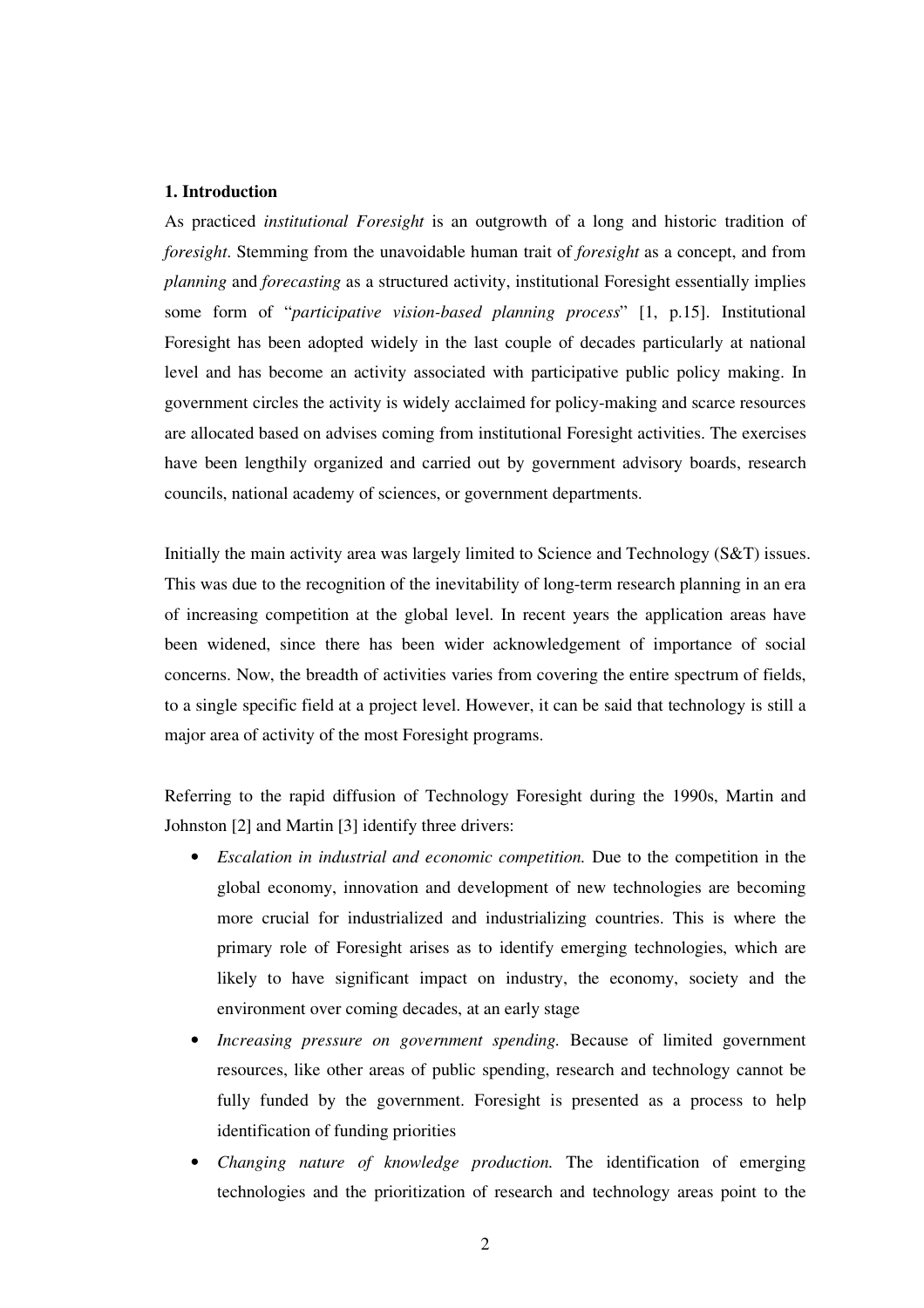increasing need for communication, networks, partnerships and collaboration among researchers and between researchers, industry as the performers and users of the research, government and other relevant stakeholders. Foresight offers a means for developing and strengthening those linkages. In this context, Martin and Johnston (ibid.) see Foresight as a useful activity for 'wiring-up' and strengthening National Systems of Innovation<sup>4</sup>

Keenan [4] mentions two further drivers to acknowledge the wide adoption of activities around the globe:

- *Bandwagon effects.* To a considerable extent the diffusion of institutional Foresight is due to the competition between countries. As one country has undertaken a Foresight exercise, 'competitor' countries feel the need to follow this trend
- *Millennium effect.* Governments all over the world initiated exercise to appear to be prepared for the new opportunities and challenges in the twenty-first century

Initiated with these kinds of motivations, Foresight exercises focused mainly on industrial and service sectors with the considerations given on technology-push and market-pull. Participation was mostly limited to experts from academia, industry and government representatives, which were drawn from the scientific bodies of government in the nominated sectors. During the exercises a combination of creative and consultative methods was used (e.g. different combinations of the methods like Delphi, expert panels, brainstorming and scenarios was common). The formal products of such exercises were largely a matter of research priorities and strategies for the different aspects of S&T.

Around the globe, the US and Japan can be considered as the pioneers of institutional Foresight efforts since the 1960s. These initial efforts were followed by the practices of European governments starting from the late 1980s. The Netherlands, Germany, the UK and France are among the first countries in Europe initiated Foresight exercises. All these countries have experienced Foresight in more than once. Rapid diffusion of Foresight activities from developed to developing countries was observed during the second half of the 1990s. In Europe, the activities became more common among many of the new members of the EU and Candidate Countries. Some of these countries have undertaken

<sup>&</sup>lt;sup>4</sup> How capable the current Foresight practices to fulfil this function is discussed extensively by Saritas (2006a), who introduces the concept of "Systemic Foresight".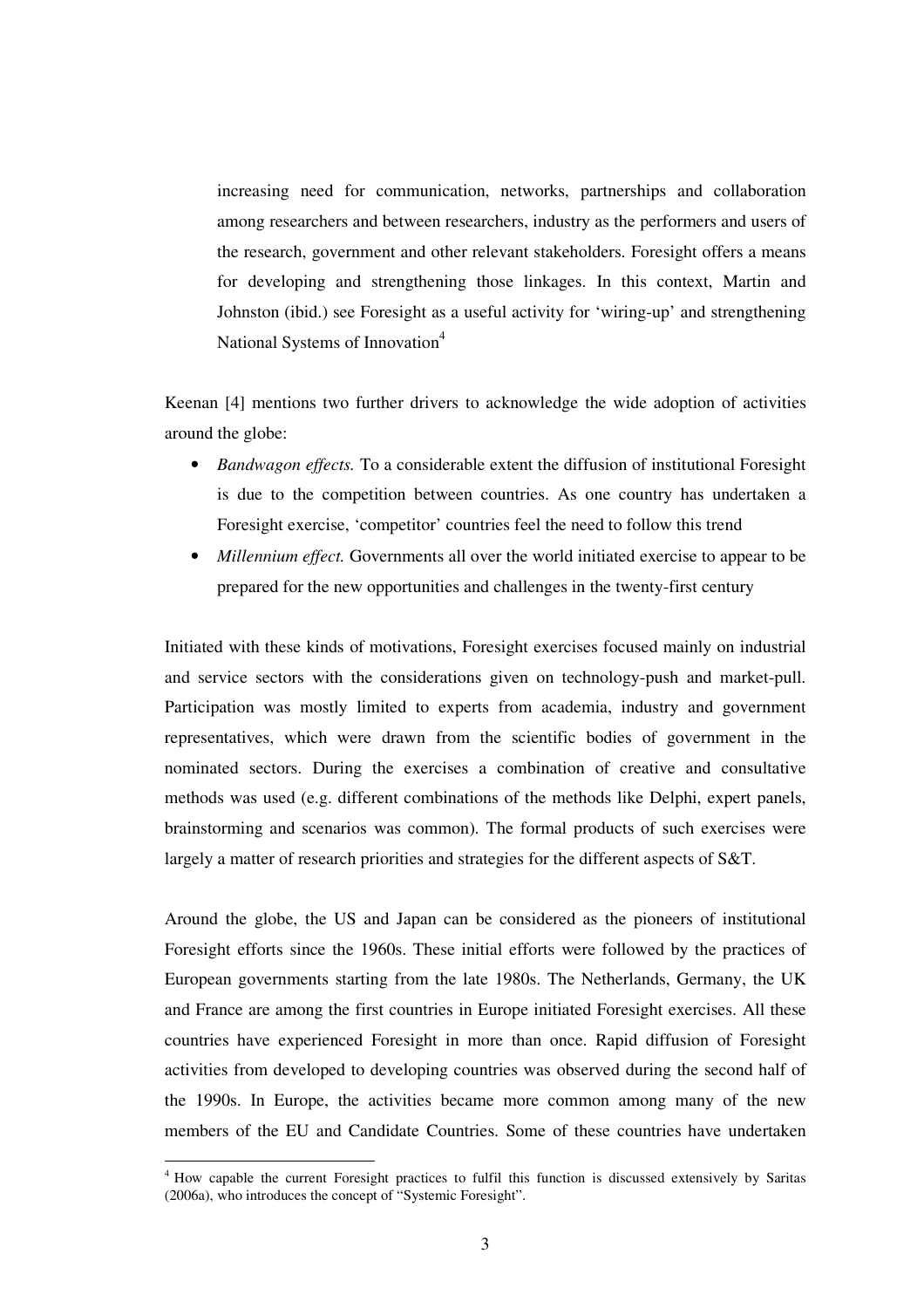full-scale national exercises such as Hungary and Czech Republic, whilst the others were rather modest efforts, which were more about capacity building such as the ones undertaken in Malta, Cyprus, Estonia and Bulgaria. All these exercises have mainly aimed to set priorities and restructure national research systems in preparation for joining the EU.

As one of the Candidate Countries for the EU membership, Turkey has also carried out a national level Foresight exercise, called 'Vision 2023 Turkish National Technology Foresight Program'.<sup>5</sup> Along with the Technology Foresight Program, Vision 2023 involved three more sub-projects (called "R&D Manpower", "Technological Capabilities Inventory" and "National R&D Infrastructure") which aimed at collecting data on the current science, technology and innovation capacity of the country. The main focus of the paper is the Technology Foresight Program.

In the following sections, the Program will be described and discussed from a 'contextualist' perspective. For this purpose first the contextualist perspective will be introduced in the second section. Then, in the third section, the background and rationales of the Vision 2023 Technology Foresight Exercise will be summarized. The context, content and the designed process of the exercise will be specified in the fourth section. Subsequently, the actual process will be summarized and how the context, content and process of the exercise were interacted during the execution phase will be discussed and exemplified from the contextualist perspective. Following the analysis of the outcomes of the exercise in the sixth section, conclusions will be drawn up in the final section.

## **2. The "contextualist perspective"**

In his "Systemic Foresight" concept, Saritas [1] mentions the interrelatedness of the context, content and process of institutional Foresight exercises. The firm relationships between the context, content and process of change were described by Pepper [5]. From a contextualist perspective Pepper [5] states that an event should be adequately described in its context. In the contextual analysis, the elements of context should be consciously searched for and analyzed; evidence on such elements as history, stakeholder perspectives, infrastructure and informal systems should be collected by reviewing and scanning. These

 $<sup>5</sup>$  Among the authors of the current paper, Turgut Tumer was the Coordinator of the Vision 2023 Project and</sup> Erol Taymaz acted as the Project Consultant.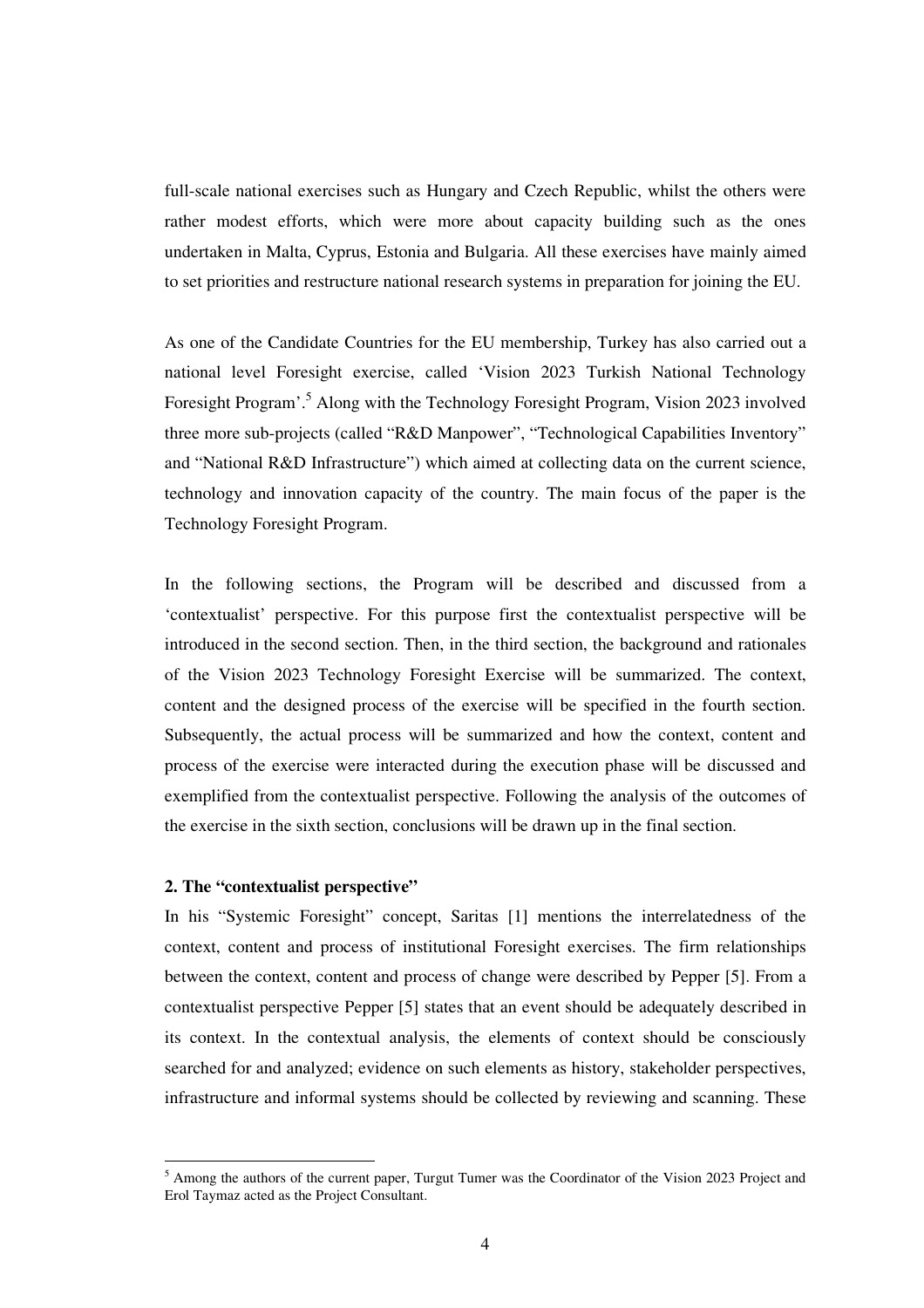ideas have been expanded by Pettigrew [6] and Pettigrew and Wipp [7] and were adapted to organizational settings to manage the change process in organizations.

The core concepts in contextualism are 'context', 'content' and 'process'. If the task is the understanding of and intervention in an ever-changing system, this implies the representation of:

- 1. The context in which the change occurs
- 2. The content of the change activity
- 3. The process of change

The main objective of contextual research is to trace their dynamic interaction over time and provide explanations on how they interact and shape each other.

Saritas [1] suggests that any change activity, like institutional Foresight, should be linked to broader contexts. A system's behavior cannot be understood and improvements in the system cannot be provided by taking it apart from the larger system that it is embedded in, but rather by viewing it as part of a larger system. Thus, institutional Foresight activities should not be worked and described as episodes divorced from the historical, social, political, economic and organizational circumstances from which they emerge.

Pettigrew [6] distinguishes two levels of context where he claims that any change occurs: External (outer) and Internal (inner) contexts. The outer context represents macro-scale environments outside the border of the organization, where organization has limited or no control. Predicted and unpredicted trends, shifts and turbulences lie in the outer context. The inner context includes structural, political and cultural elements within the organization. Similarly, Saritas [1] states that, as a change activity, institutional Foresight is embedded in these two contexts. Social, technological, economic, ecological and political systems represent the external context, where the exercise takes place and thus is influenced by the factors in it. On the other hand, the exercise is expected to improve or change one or more parts of these surrounding systems. Thus the context produces and is then re-produced by the institutional Foresight exercises. Internal context relates to the structures (e.g. internal processes, procedures, equipments, technologies) and behaviors (e.g. culture, politics, social interaction, skills, motivation, power, management styles) within the organization, where institutional Foresight is organized and carried out.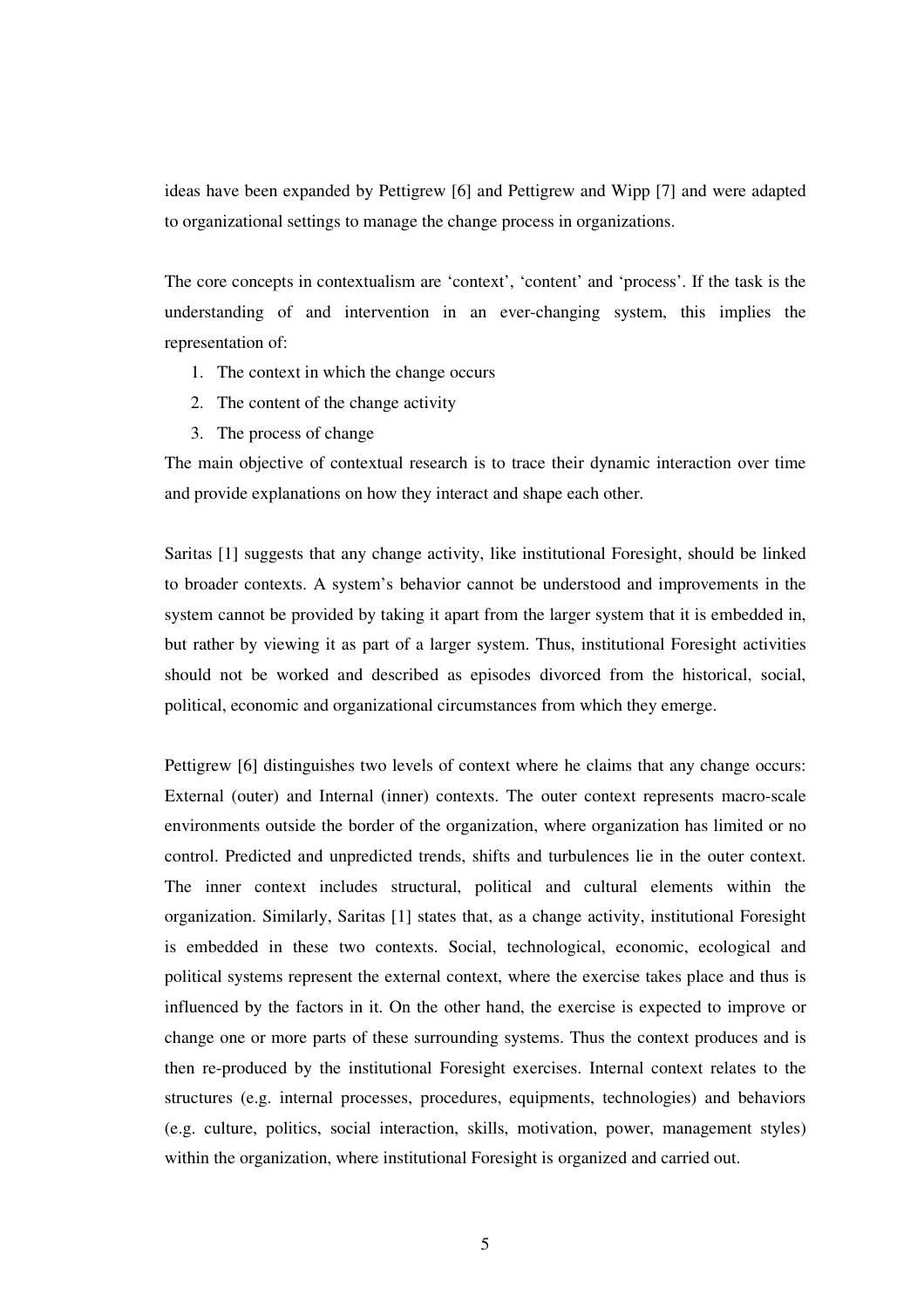The external and internal contexts are the determinants of the content and process of the exercise. Pettigrew [6] defines the term content as: "*particular areas of transformation under examination*". In terms of institutional Foresight the content refers to subject area(s) taken into consideration and the ideas created related to them during Foresight exercises. The main goal of an exercise is to introduce ideas for change on the content in order to provide improvements in the context of the exercise.

In this respect, a rich understanding of the context and content is the first and foremost requirement for the design of the process of the exercise. Process includes the activities and supporting decisions leading to change [8]. In strategic terms, process is the sequence of events and activities through which "*conversations*" about strategy unfold over time [9]. In the theory of contextualism, which has an underlying process perspective, process is described as "a sequence of individual and collective events, actions and activities unfolding over time in context" [6]. The contextualist perspective implies that:

- 1. The fit or convergence between context, content and process is crucial to the achievement of change and further improvement via effective decision-making and successful implementation, and
- 2. The linkages among these constructs are reciprocal and continuous.

Having the firm linkage between the context, content and process of the exercise in mind, the paper first describes the background and development of the S&T policy making in Turkey, which constituted the external context of the exercise. How the drivers to initiate a Foresight exercise arose from this context will be explained. Subsequently, the construction of the content of the exercise captured from the external context as the areas of investigation will be mentioned. Finally, how the design and deployment of the exercise were influenced by the external and internal contexts and content of the exercise will be demonstrated. Thus how the characteristics of the social, economic and political systems in the country and the structural and behavioral aspects of the Foresight organization found their reflections on the design and deployment of the exercise will be emphasized. This will underline the uniqueness of Foresight exercises and the need for a unique approach for the design and deployment of each Foresight exercise.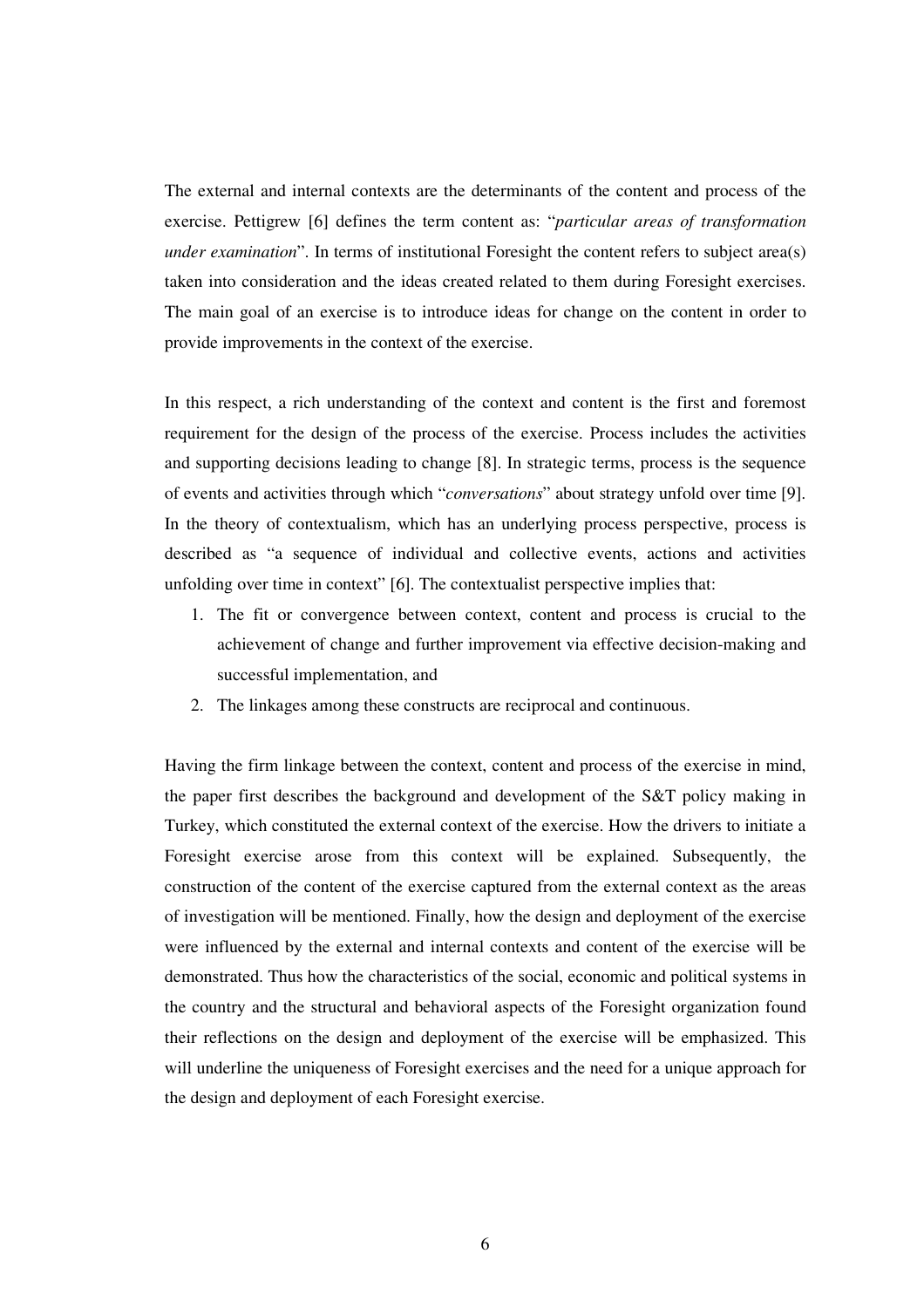#### **3. Towards a national Technology Foresight program in Turkey**

Understanding the circumstances of the exercise is important for the recognition of the context, under which the content of the Program was determined and the Program was designed and deployed. For this purpose, first, the background of Turkish National S&T policy-making will be outlined briefly. Then, how the idea of using Technology Foresight arose through the evolution of S&T policy-making in Turkey will be discussed.

## *3.1 Background of Turkish National Science and Technology Policy-making*

Although the Turkish Republic has striven to further social, economic and industrial development since its foundation in 1923, the first attempts to formulate S&T policies started with the beginning of the planned economic period with the introduction of the First Five Year National Development Plan in 1963 [10]. The Scientific and Technological Council of Turkey (TUBITAK) was established in the same year for the purpose of:

- 1. Organizing, coordinating and promoting basic and applied research
- 2. Directing research activities to the targets of the national development plan
- 3. Setting research priorities [11]

During the 1960s and 1970s, the S&T policy in Turkey was mainly based on the 'promotion of basic and applied research in natural sciences'. In this early phase, the S&T policies were formulated by TUBITAK without any official policy document through a tacit consensus with the government [10]. In these earlier attempts there was a lack of participatory policy-making culture. Most decisions in the government and government agencies have been based on extremely short term necessities and piecemeal policies. The concept of technology policy and its integration with the industrial, employment and investment policies has been introduced in the Fourth Five Year National Development Plan covering the period 1973-1977.

The first detailed S&T policy document in Turkey entitled, "Turkish Science Policy: 1983- 2003", was prepared in 1983. Over 300 experts contributed to the document under the coordination of the Ministry of State. This was the first time the role of technology for development was explicitly recognized and priority areas of technology were suggested. Although this study was not a Foresight exercise, the technology areas were broadly identified. Therefore, according to Pak *et al.* [10], it can be regarded as the first attempt towards defining "critical technologies" in Turkey. Subsequently, the Supreme Council for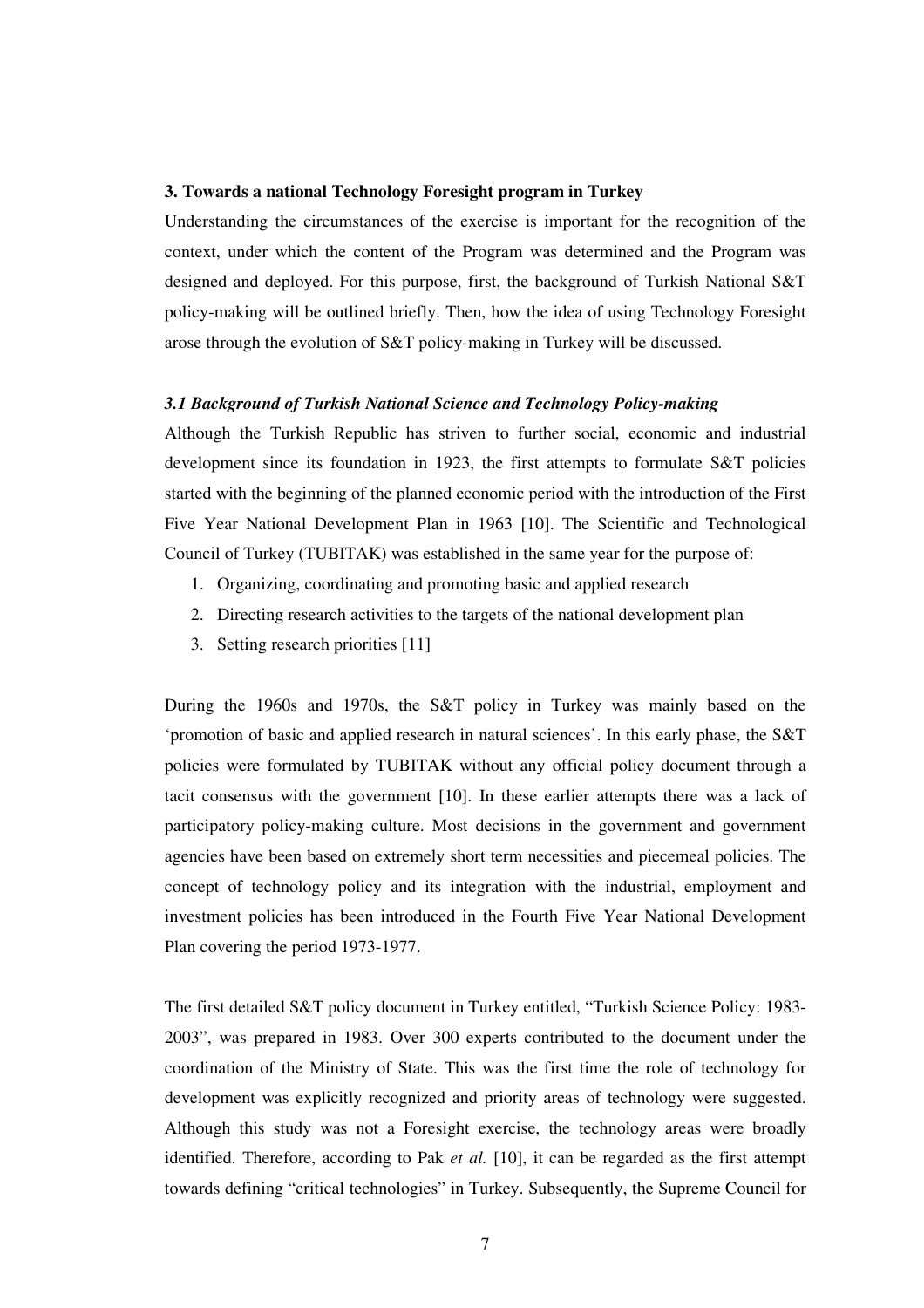Science and Technology (SCST) was established. As the highest S&T policy-making body, the SCST enabled designing S&T policies with the participation of the actors which take part in the management of economic and social life in Turkey.<sup>6</sup>

The SCST had its first operational meeting only in 1989. In the mid-1990s, the SCST started to play an active role in formulating the national S&T policy as the central component of the National Innovation System. In its second meeting in 1993, the SCST approved the document entitled "Turkish Science and Technology Policy: 1993-2003". This document paved the way for new policy initiatives, such as R&D support programs in the 1990s. This was a turning point in the history of S&T policy-making in Turkey as there was a paradigm shift from "building a modern R&D infrastructure" to "innovation oriented national S&T policies". The policies formulated in this document was further elaborated in 1995 with "A Project for Impetus in Science and Technology", which formed the S&T chapter of the Seventh Five Year National Development Plan for the period of 1996-2000.

In its sixth meeting on December 13, 2000, the SCST underlined the fact that superiority in S&T is the determinant factor in relocation of world's resources and in increasing the welfare of the society. Along these guidelines, the SCST decided that new S&T policies should be formulated, and priority areas should be set for the time period covering 2002-  $2023<sup>7</sup>$ . As the general secretariat of the SCST, TUBITAK detailed the project accordingly and named it "Vision 2023: Science and Technology Strategies". The project was approved by the SCST a year later in its seventh meeting on December 24, 2001 [10]. The implementation of the project started in January 2002, and the project was planned to be completed in December 2003.

# *3.2 Rationales for using Technology Foresight in Vision 2023*

Starting from the 1960s, TUBITAK prepared long term S&T policy documents by using desk-based methods. However, all these documents were of very limited use. In spite of the attempts to develop long term technology policy, there was little success in realizing

<sup>6</sup> Chaired by the Prime Minister or his deputy the SCST consists of the Ministers of State; Education; Finance; Defence; Industry and Commerce; Health; Energy and Natural Resources; Agriculture, Forestry and Environment; and Undersecretaries in charge of State Planning Organisation, Tresuary and Foresign Trade, as well as the Presidents of Higher Education Council, TUBITAK, Turkish Atomic Energy Commission, two leading universities, Turkish Broadcasting Corporation and the Union of Chambers of Commerce, Industry,

Maritime Trade and Commodity Exchanges of Turkey [11].<br><sup>7</sup> The year 2023 marks the 100<sup>th</sup> Anniversary of the foundation of the Turkish Republic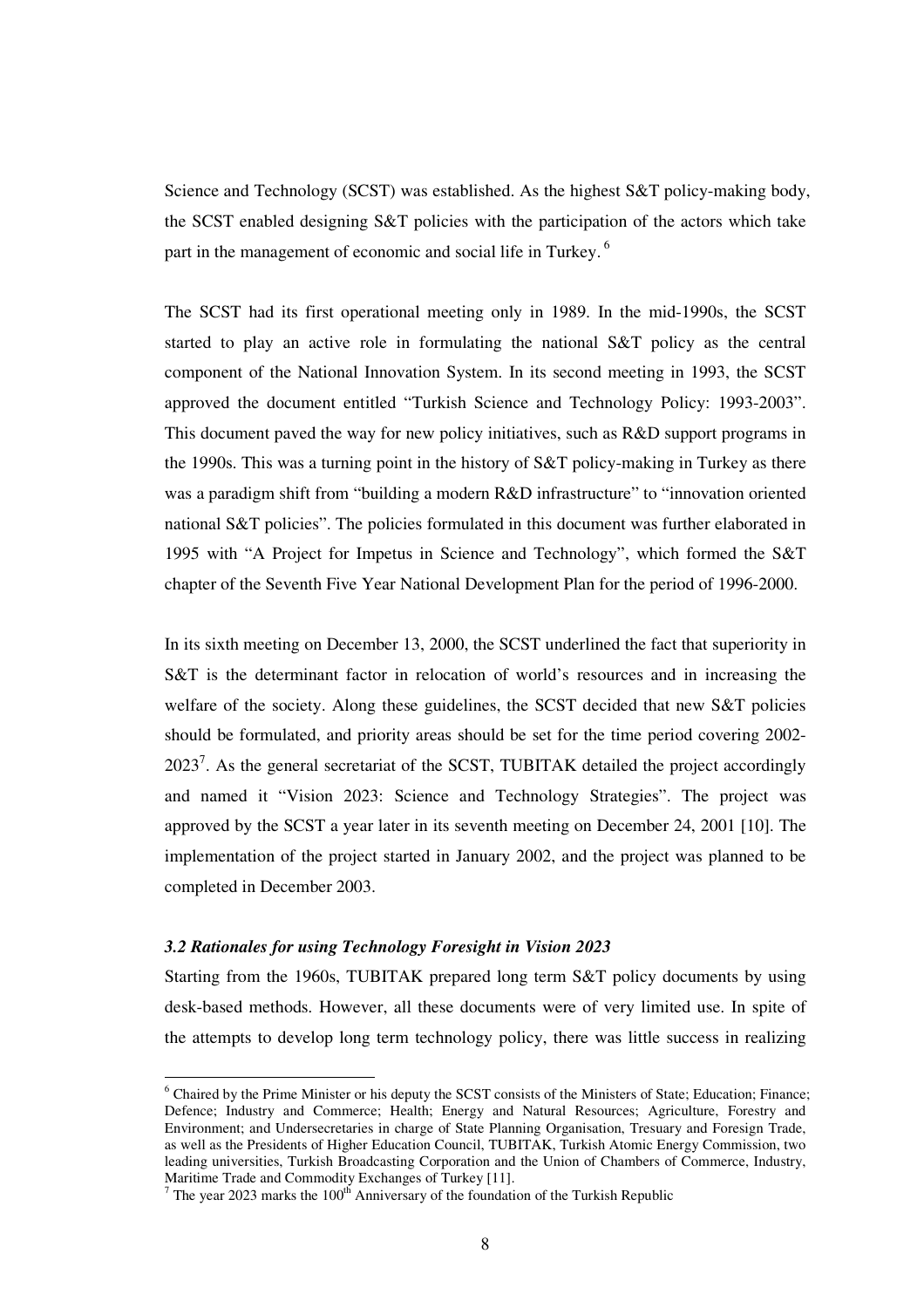concerted actions. Analyzing the policies and strategies in the development plans from a systems thinking perspective, Oner and Saritas [12] attempt to answer the question "*why did the development plans fail to meet their targets in Turkey?*". Oner and Saritas [12] extract the sectoral policies and strategies and analyze them by using their "*Integrated Development Management Model*". However, the assessment of S&T policy documents indicates that the S&T policy measures cannot be blamed merely because of their limitations. In Turkey, the implementation of the S&T policies has also been problematic due to [13] [14]:

- 1. The lack of long-term and strategic approach to S&T issues
- 2. The lack of ownership of the R&D agenda by stakeholders and society
- 3. The lack of political support
- 4. A low level of dissemination
- 5. Isolated S&T policies
- 6. The fragmentation of researchers and resources

As a solution, TUBITAK introduced the idea of initiating an institutional Foresight exercise. The SCST was suggested that Foresight would be a useful tool to overcome the problems related to the lack of participation, isolation and fragmentation in the formulation and implementation of the S&T policies. The implementation was only possible through ownership that could only be provided through the extensive involvement of the society. The involvement of wider society could bring political support together. In addition, the integration of S&T policies and other sectoral policies would be possible in a Foresight exercise with the involvement of sectors in the economy as the initiators and implementers of these policies.

In line with the above-mentioned rationales, Vision 2023 Technology Foresight Program started in order to:

- 1. Build an S&T vision for Turkey
- 2. Determine strategic technologies and priority areas of R&D
- 3. Formulate S&T policies of Turkey for the next 20-year period
- 4. Get a wide spectrum of stakeholders involved in the process, thus to gain their support
- 5. Create public awareness on the importance of S&T for socio-economic development [15]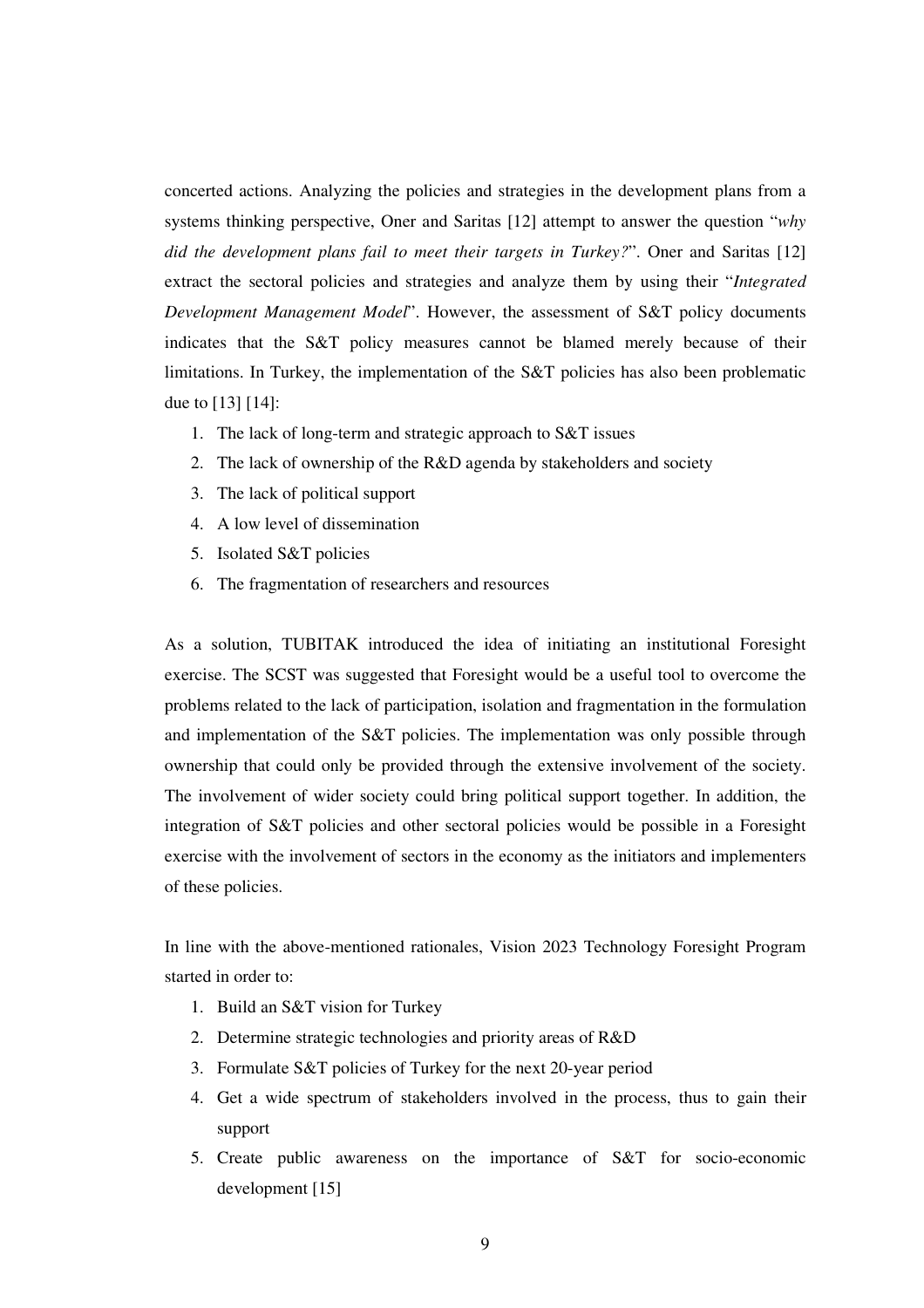#### **4. The context, content and process of the exercise**

Following the description of the way to initiate a Foresight exercise, next three sections will specify the context, content and process of the exercise respectively. The clarification of context, content and process with a contextualist perspective will help to identify the factors which affect the actual Foresight process and have influence on the outputs and outcomes produced, thus on the success and benefits of the exercise.

## *4.1 The context of the exercise*

The exercise aimed to identify the areas for the improvement of the S&T systems. The economic sectors were seen as the area to focus on to scan the signals in order to identify S&T areas for the future. While doing that it was considered that it would also be useful to focus on some social themes which could be inherent in S&T and economic systems. Thus the external context of the exercise consists of mainly S&T and economic systems with considerations given on the social system.

Regarding the internal context, the host and also the main sponsor, client and organizer of the exercise was TUBITAK. This was a unique aspect of the exercise where a national public institution initiated a Foresight program by using its own resources for the development of its own policies. Besides monetary resources, human resources and expertise were also provided by TUBITAK as the coordinator of the Program. A Management Team was constructed in TUBITAK. The Management Team involved people who had professional competence in project management, research, policy-making and communication skills. Then a Project Office was formed within the S&T Policy Department of TUBITAK. The Project Office was responsible for the implementation of the project.

The Steering Committee was the highest ruling body in the Program. When the Steering Committee was constructed, it was tried to be inclusive. Therefore it was consisted of 65 members, including 27 representatives from the governmental institutions, 29 from industrial organizations and NGOs, and 9 from the universities. The Steering Committee guided the project by taking the strategic decisions and approving the reports and policy recommendations generated during the implementation of the Program. Operational and budgetary decisions were taken by the Executive Committee. Chaired by the president of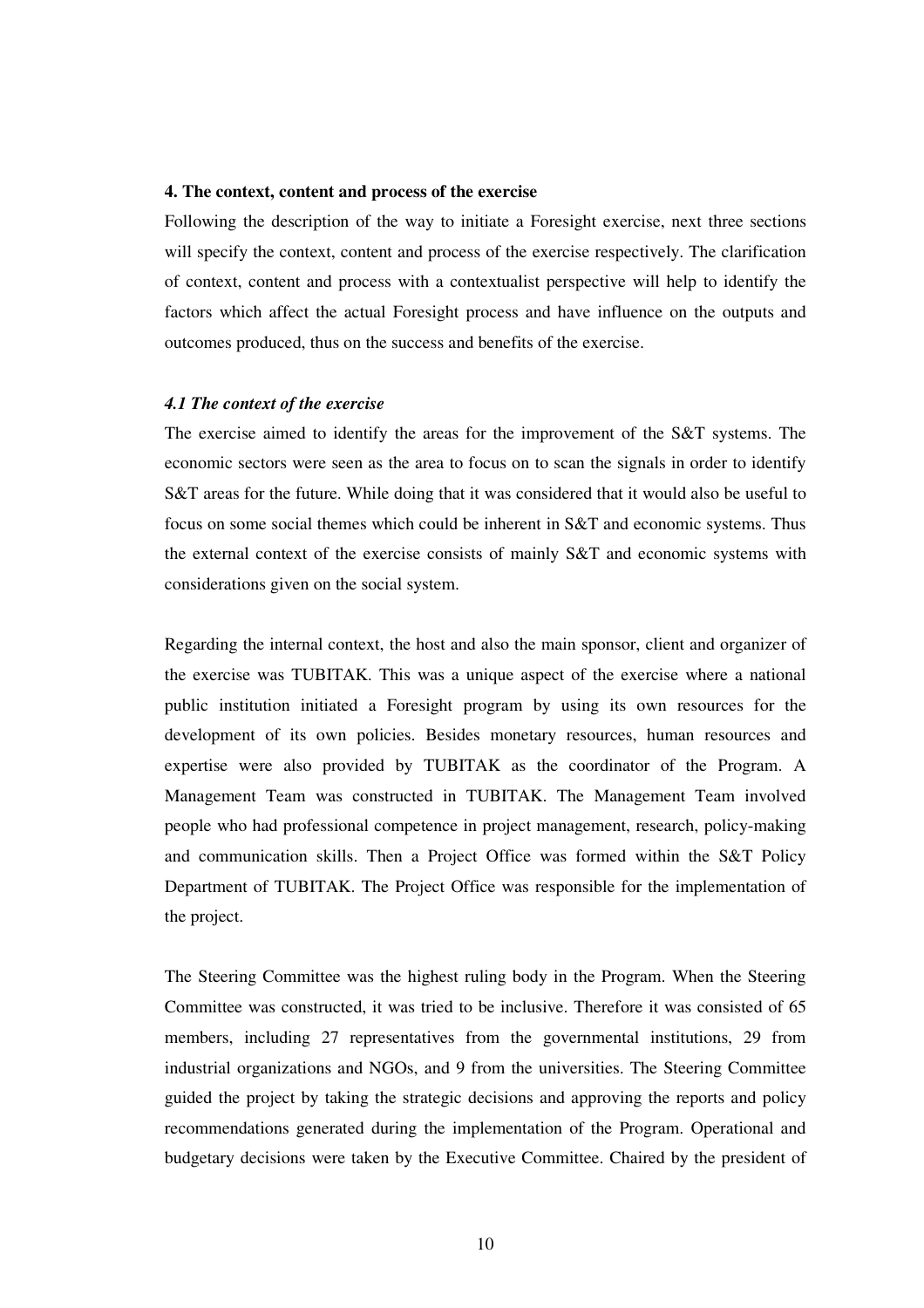TUBITAK, the Executive Committee brought together the three representatives of the Steering Committee with the related administrative officials of TUBITAK.

Besides internal expertise, external expertise was also mobilized in the Program. The Department of Policy Research in Engineering, Science and Technology (PREST) in the University of Manchester informed a group of panel members and the Project Office on the UK Technology Foresight experience. PREST also formally cooperated during the phase of preparing the Delphi variables for the assessment of the Delphi topic statements.

#### *4.2 The content of the exercise*

The Program was decided to be holistic, which meant that all the "important" sectors in the economy were covered. The main reason for focusing on the economic sectors was because they were seen as the only structured (i.e. very clearly defined and distinct) body to learn the demands from S&T in the policy formulation process. It was considered that successful S&T policies should consider the demands from the sectors.

In its first meeting in April 2002, the Steering Committee aimed to select the sectors to be focused upon. First a broad list of sectors suggested by the members of the Steering Committee was created. Then a cluster analysis was applied to aggregate those sectors that are considered to be 'related' for the purpose of the Program. Subsequently, as set of criteria were drawn up to prioritize the sectors in the list. The exercise was considered to cover:

- 1. The sectors in which Turkey has competitive advantages today and will likely to have in the next 20 years.
- 2. The sectors which are technology and policy relevant. For instance, if the success of a sector is not dependant on S&T policies, but to other policies (e.g. financial policies), it was considered to be outside the list.

The members of the Steering Committee were also suggested that the ideal number of selected sectors should be around 8-10, which would be a manageable size for the exercise.

Following a voting session, the Steering Committee members prioritized and selected nine technology and policy relevant sectors which underpin the competitiveness and economic development in the country including:

1. Information and Communication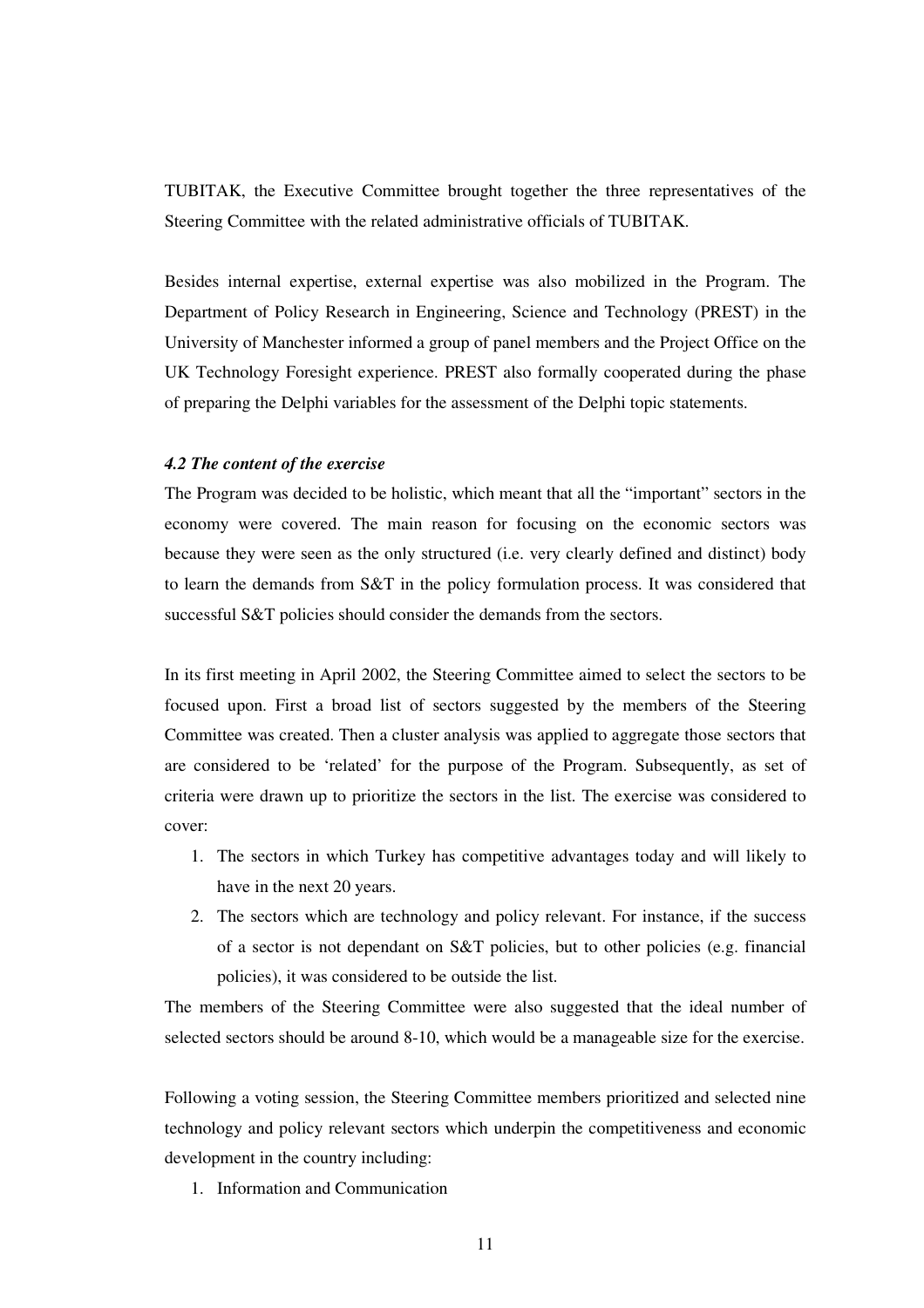- 2. Energy and Natural Resources
- 3. Health and Pharmaceuticals
- 4. Defense, Aeronautics and Space Industries
- 5. Agriculture and Food
- 6. Manufacturing and Materials
- 7. Transportation and Tourism
- 8. Chemicals and Textiles
- 9. Construction and Infrastructure

Besides nine economic sectors, two cross-cutting thematic areas were covered in the Program including:

- 1. Education and Human Resources
- 2. Environment and Sustainable Development

All these 11 areas identified constituted the content of the exercise.

#### *4.3 The designed process of the exercise*

This was the first attempt by Turkey to run a Foresight exercise at the national level. With the personal efforts of several staff members, who had learned about Foresight in an international training program, TUBITAK proposed the use of Foresight for S&T policy making in an SCST meeting. Foresight was seen as a widespread practice in many EU and Candidate Countries in a 'fashionable' way. It was considered to be a useful policy-making tool for Turkey, where the formulation and implementation of S&T policies had always been problematic.

As a first step of the process design, TUBITAK analyzed the Foresight programs of other countries (e.g. British, Czech, Dutch, German, Hungarian, Japanese and Korean national programs and the work in the US). During the analyses they noticed the widespread use of various methods including expert panels, scenarios, and the Delphi as the backbones of many national Foresight exercises. Following the discussions on the methods, a combination of expert panels and the Delphi method were selected. The use of macro scenarios was also discussed. A few macro scenarios could be built and given to the panels prior to their works. Then, it was considered that the pre-determined scenarios would affect the way panels think and create ideas. It would not be desirable to limit the panel work with top-down scenarios.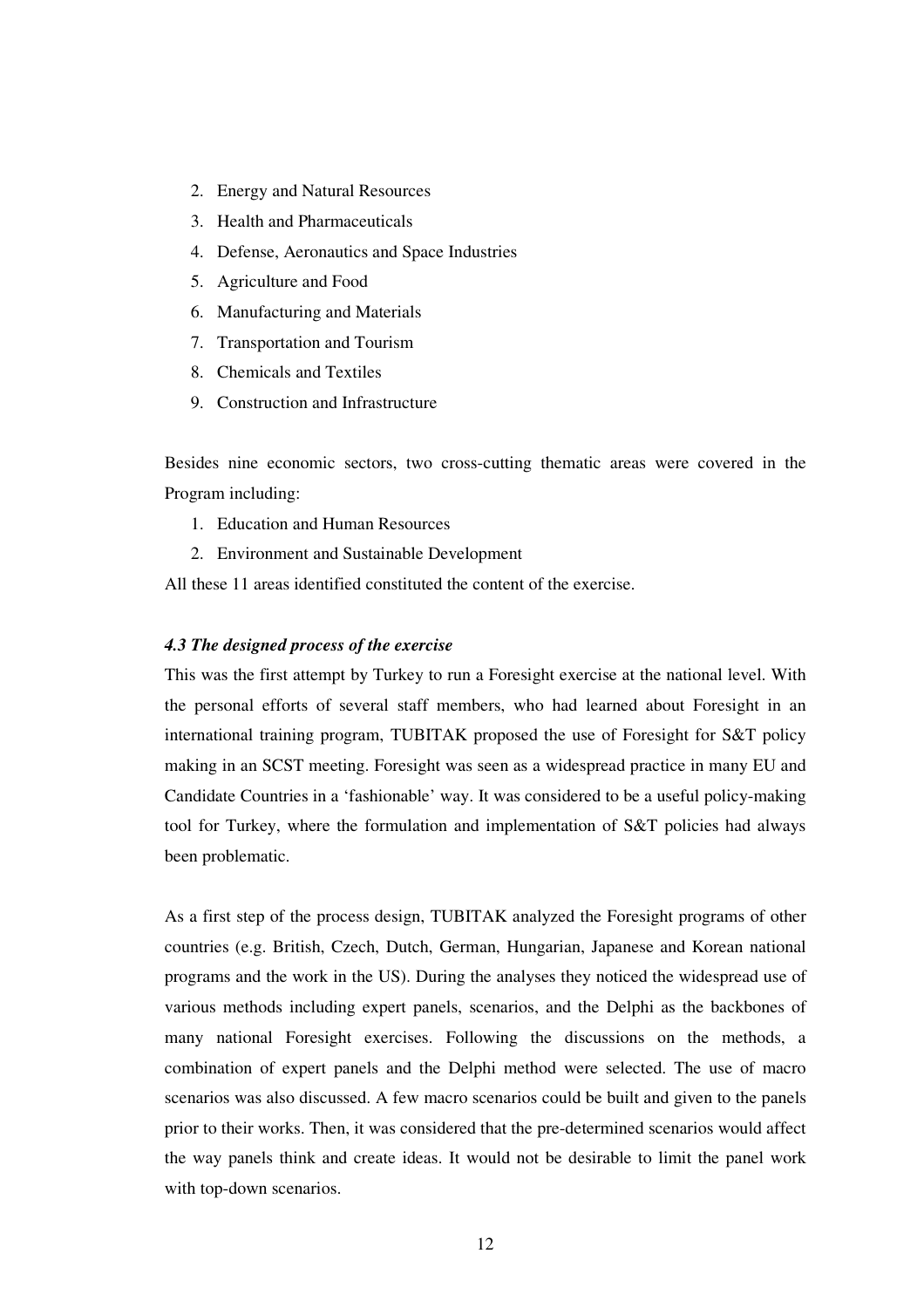Scenarios were also not preferred because of the lack of experience. The construction of scenarios was seen more difficult and ambiguous compared to the Delphi, which has clear and systematic steps.<sup>8</sup> Considering the capabilities of the organization the application of the scenario method was seen risky. This situation can be considered as an example to demonstrate how a factor in the internal context (organizational capabilities) was influential on the methodological decisions taken in the process of the exercise.

The methodology designed for the Technology Foresight Program involved expert panels, a two-round Delphi survey to be executed by the project office in coordination with the panels, and a prioritization scheme. Representing the technology demand side, the panels were given the task of building their own visions and setting socio-economic targets; sharing these visions and targets with the society by wider consultation; and listing underpinning technologies and prioritizing them. The Delphi process, which represented the technology supply side, aimed at addressing the likelihood of achieving technological developments as well as testing them against a set of criteria determined by the Steering Committee. With the aim of assessing the comparative degree of contribution of technologies to Turkey a set of prioritization criteria was drawn.

A standard 'task definition' document was prepared and distributed to all the Panels in order to guide them on how to carry out project tasks. There were four main tasks in the document:

- 1. Vision building
- 2. Dissemination
- 3. Delphi survey
- 4. Policy proposals

The steps necessary to be taken in each phase were described under these headings in a two-page document. The given tasks were common for all the Panels in the exercise. Through the task definition document, the panels were assigned [17]:

• To evaluate current state of their sectors via the analysis of trends and drivers, desk-based research and SWOT analysis,

 $8$  The Delphi method has its own pitfalls, though. For a discussion on the shortcomings of the Delphi method, see [16].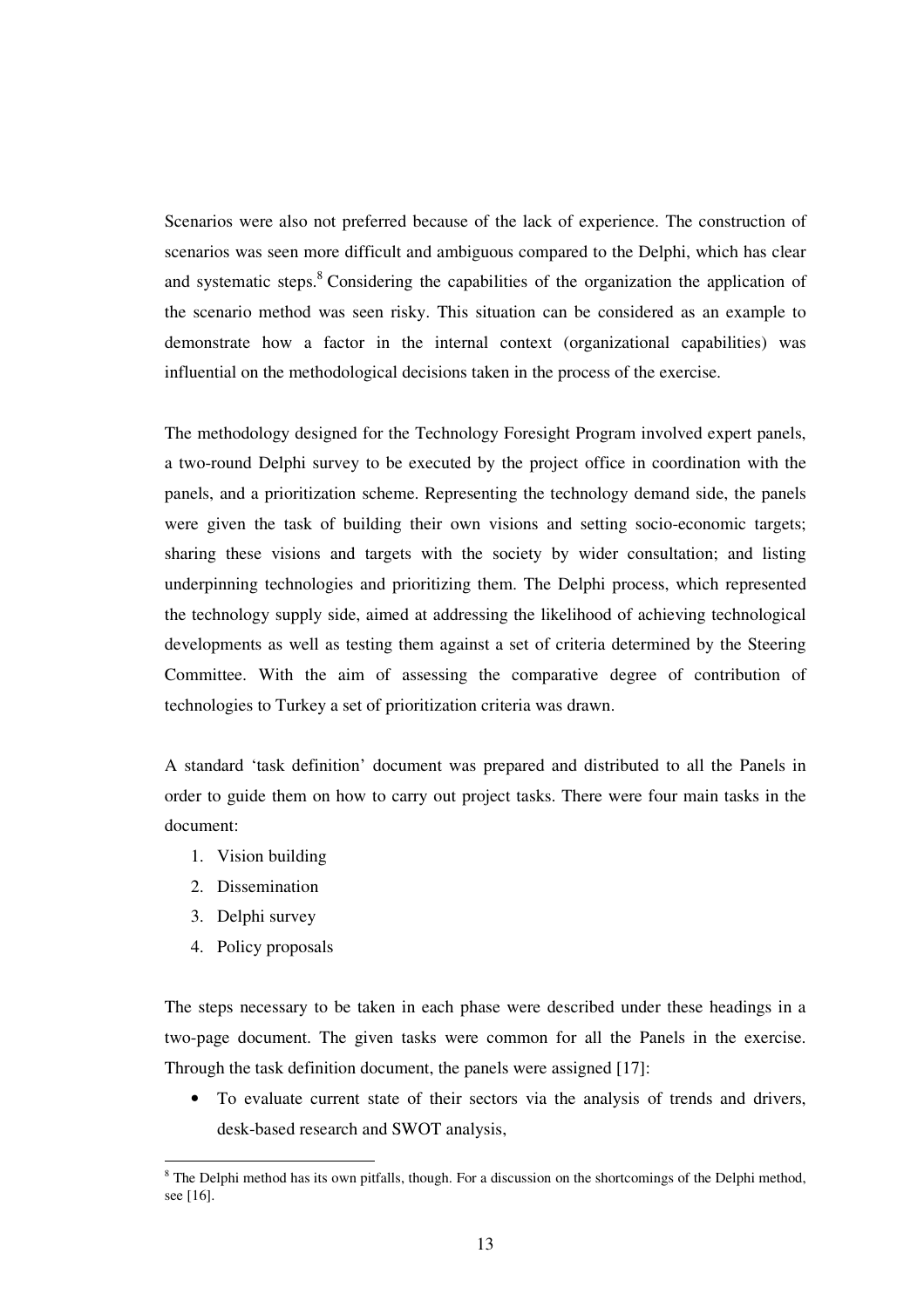- To build a vision with brainstorming sessions
- To set socio-economic targets and determine technology activity areas necessary to reach these targets
- To prioritize technology activity areas by voting
- To consult a wider expert group through a Delphi survey for their opinions on prioritization

• To propose policies on prioritized areas with the evaluation of the previous work Having these tasks assigned, the panels were also given some leeway to carry out their tasks. They were allowed to work in different ways and to use different methods to achieve the expected outputs.

## **5. The practice of Vision 2023**

Following the description of the context, content and the designed process of the exercise from a contextualist perspective, the attention is now turned to the actual process of the exercise, where the program-as-designed is put into practice. In this manner first how the program was executed is presented. Subsequently, the interactions between the context, content and process during the execution of the program are discussed.

# *5.1 The execution of the exercise*

The panels initially built their vision and listed underpinning technologies. For this purpose around 200 panel meetings and enlarged workshops took place from the first panel meeting on July 3, 2002 to January 24, 2003. This phase ended with the completion of the preliminary reports. The Deputy Prime Minister in charge of S&T issues announced the completion of the reports at a press conference on January 28, 2003. The Minister also invited criticisms and contributions to the preliminary panel reports, which were available on the project web site. This wider consultation period also involved several activities planned by each panel for disseminating their initial works among the related actors in the field.

With the addition of Chemicals and Textiles separated as two independent panels, the preliminary reports of the 12 Foresight panels were presented in a common format and addressed the following points with regards to their areas of interest:

• Trends and issues, which are likely to affect the world and Turkey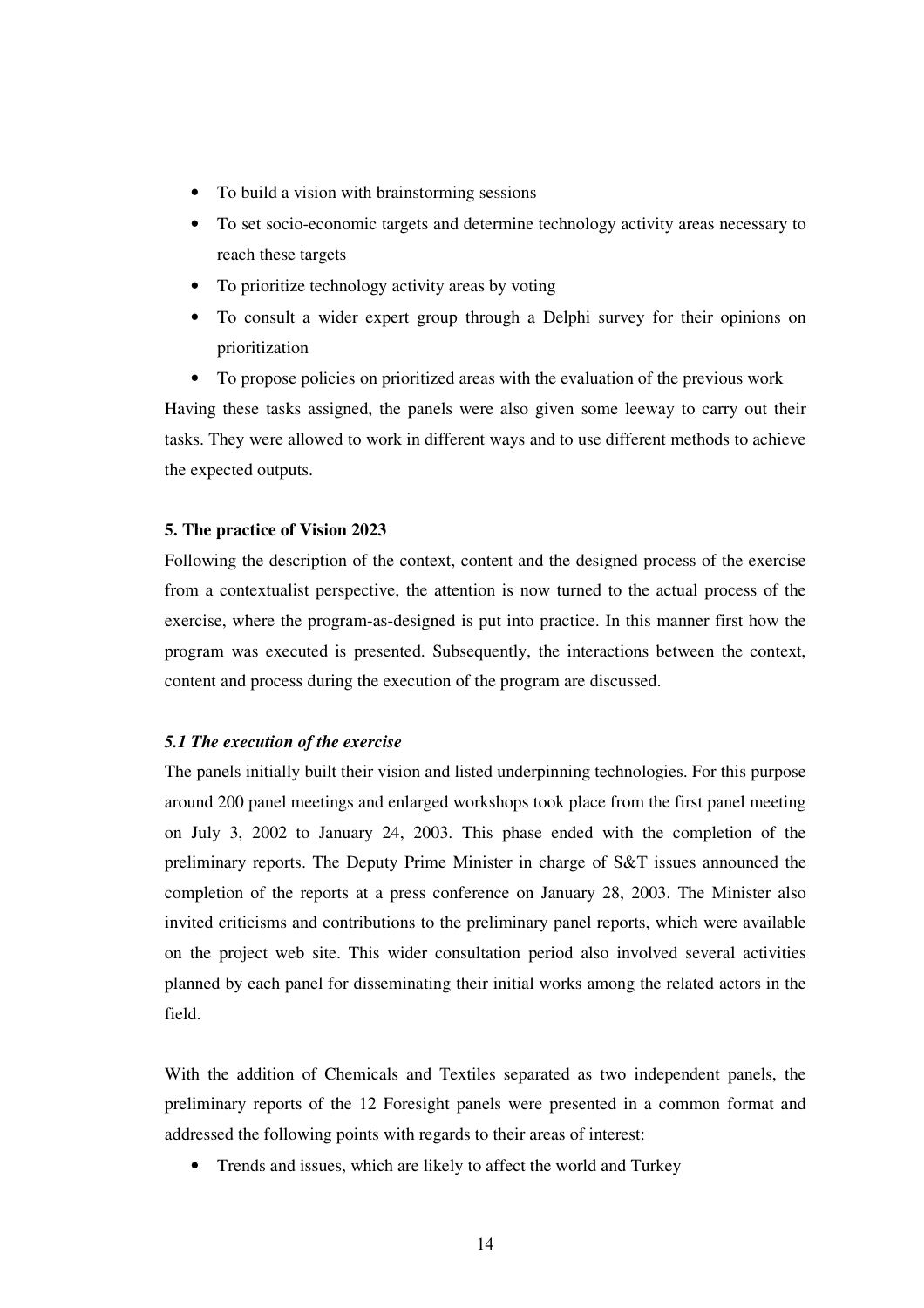- Assessment of Turkey's current standing (SWOT analysis)
- Turkey's 2023 vision for each sector
- Socio-economic objectives to be achieved in order to realize those visions
- S&T competencies and underpinning technologies needed to achieve the socioeconomic objectives

Following the publication of the preliminary reports the Delphi process started. As stated earlier, the Delphi survey aimed at addressing the likelihood of achieving the envisaged technological developments as well as testing them against a set of criteria (variables/questions) determined by the Steering Committee. <sup>9</sup> The technological developments were assessed by considering their effects on: (1) Competitive strength, (2) S&T innovation capability, (3) Environment and energy efficiency, (4) Creation of national value added by using domestic resources, and (5) Quality of life.

All the panels except the Education and Human Resources Panel) prepared more than 1200 statements that were likely to play an important role in realizing their visions for 2023. The Project Office, in close co-operation with the panels, carefully examined all the statements for the clarity of expression, technology and policy relevance, and double postings. The final list included 413 unique statements (grouped in 11 questionnaires), 104 of which appeared in more than one questionnaire. The first round of the Delphi process was commenced on May 12, 2003, and was completed around mid-June 2003.

The Delphi survey forms were posted to more than 7000 people of different professional standings and expertise. The respondents were able to fill out either the printed version or the on-line version of the questionnaire by using the username and password provided by the Project Office. Those respondents who have fully expressed their opinion on at least five statements were offered a one-year subscription to one of the two monthly popular journals of TUBITAK, "Bilim ve Teknik" (Science and Technique) and "Bilim Cocuk" (Science and the Kid).

<sup>&</sup>lt;sup>9</sup> The identified variables in the Delphi survey were asked in the following order: the level of expertise, Turkey's current position, the scientific/technological stage to start with, policy tools to be used, expected realisation time, and expected impact on competitiveness, scientific and technological capacity, environment, national value added, and the quality of life. The 'realisation time' here refers to the expected realisation of each Delphi statement in Turkey conditional on the implementation of appropriate policies.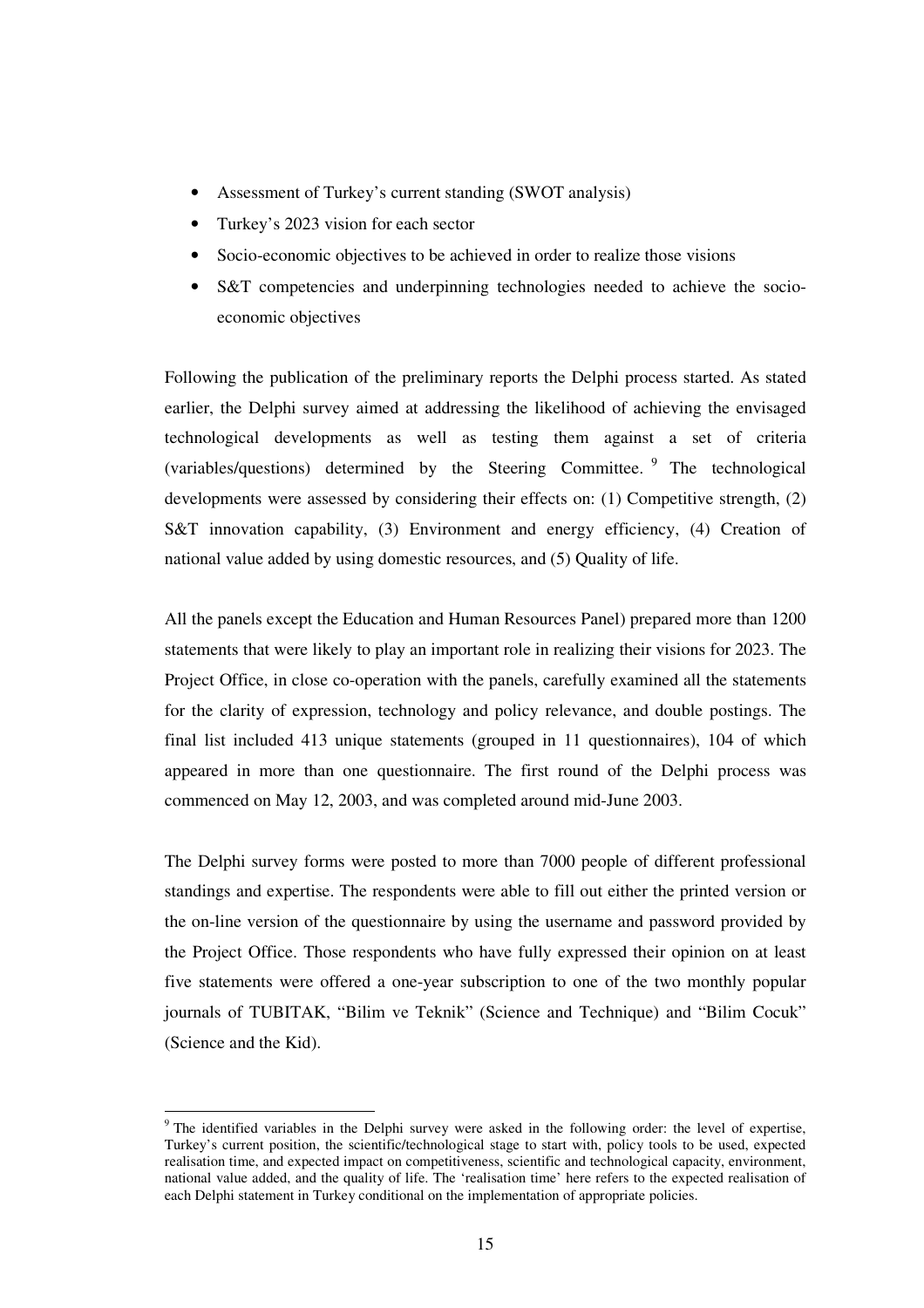Because of the increasingly important role played by multidisciplinary research in R&D activities, it was quite difficult to classify Delphi statements into different categories. Therefore, an "individualized Delphi survey" was developed for the on-line version, where the respondents could create their own individual surveys by using a simple keywordsearch interface. The individualized Delphi survey enabled respondents to identify the statements that are closely related with their area of expertise without going through all the statements.

The response rate of the first round of the Delphi process was 32%, with a total of around 45,000 responses received for all 413 statements. The results of the Delphi survey were provided to the panels for their consideration and evaluation. At a later stage of the project, the whole process, the results and their analysis were published in the form of a report.

The panels reviewed the results of the two-round Delphi survey and responded to them in their final reports, the first versions of which were submitted to the Project Office on July 24, 2003. Although the panels were free to comment on, or even disregard the Delphi results, later versions of the final reports reflected more upon the Delphi survey.

In their final reports, the Panels came up with 94 Technological Activity Areas (TAAs). A TAA is a cluster of technological developments, mostly based on the Delphi statements and leading, for instance, to a new or improved product and/or service. The TAAs were envisaged to support their socio-economic objectives. A roadmap was prepared for each TAA in a format prepared by the Project Office. Each roadmap included the list of technologies on which competence needed to be developed to reach the TAA goals.

Following the submission of the final reports, the Project Office critically analyzed them and came up with a synthesis report, which included the review of the process, a summary of each panel report in a coherent format, as well as the analysis of findings and recommendations of the panels. The study carried out by the Project Office amalgamated the 94 TAAs proposed by the panels and classified them under four categories by considering their relations to "Competitive Advantage", "Quality of Life", "Sustainable Development" and "Information Society".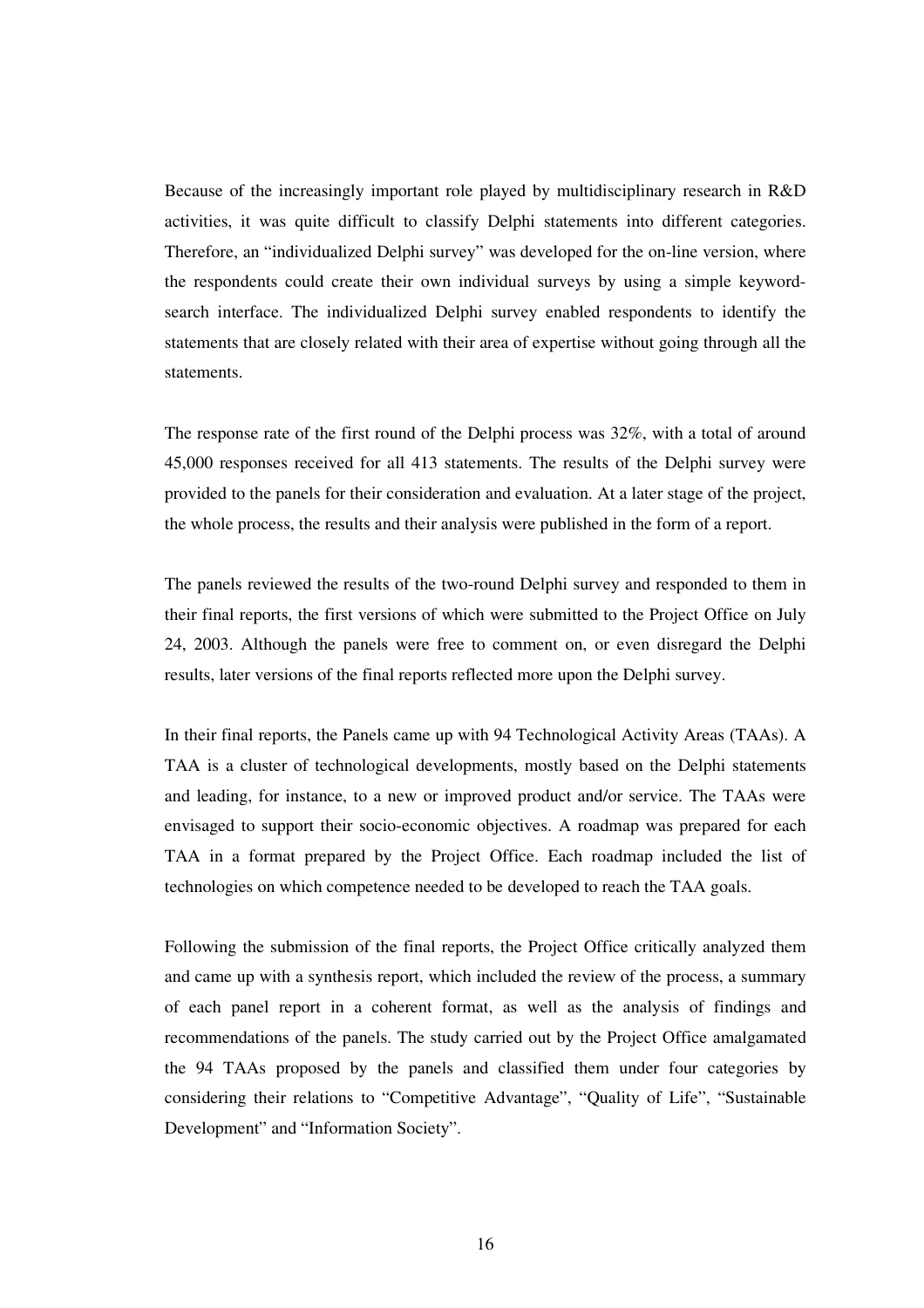Subsequently, a workshop was held to identify the "strategic technology fields" underpinning the four categories of TAAs. The Project Office classified the strategic technology fields under eight categories including "Information and Communication Technologies", "Biotechnology and Genetic Engineering", "Nanotechnology", "Mechatronics", "Production Processes and Technologies", "Materials Technologies", "Energy and Environmental Technologies" and "Design and Development Tools". During the period from May to July 2004, expert groups, called "Strategic Technology Groups", carried out a detailed technical study in order to set the strategies in the form of a 20-year roadmap for each strategic technology fields.

#### *5.2 Interactions between the context, content and process of the exercise*

In spite of the common systematic process designed for all panels in the Program, various changes and deviations emerged during the project process. Saritas [1] states that the deviations from the originally designed process and the occurrence of different practices among the panels are due to the interactions between the context (external and internal), content and process of the exercise. To be able to demonstrate some of the deviations and differences and to investigate their reasons the initially designed process will be presented along with the actual processes of two panels. The differences between the three representations will exhibit the difference between the Program-as-designed and the Program-as- practiced. Figure.1 exhibits the initially designed process. Subsequently, Figure.2 and 3 exhibit the deployment of the designed process in the Construction and Infrastructure Panel and the Information and Communication Technologies (ICT) Panel.

# **\*Figure.1: Initially designed process for the Program**

# **\*\*Figure.2: The actual process of the Construction and Infrastructure Panel**

#### **\*\*\*Figure.3: The actual process of the ICT Panel**

In the figures the white boxes show the components in the initial design (Figure 1) and the activities practiced as specified in the initial design (Figure 2 and 3). The grey and black color scheme used in Figure 2 and 3 helps to distinguish the deviations from the initial design in the processes of the Construction and Infrastructure Panel and the ICT panel. The black boxes alone illustrate the differences between the processes of the two panels.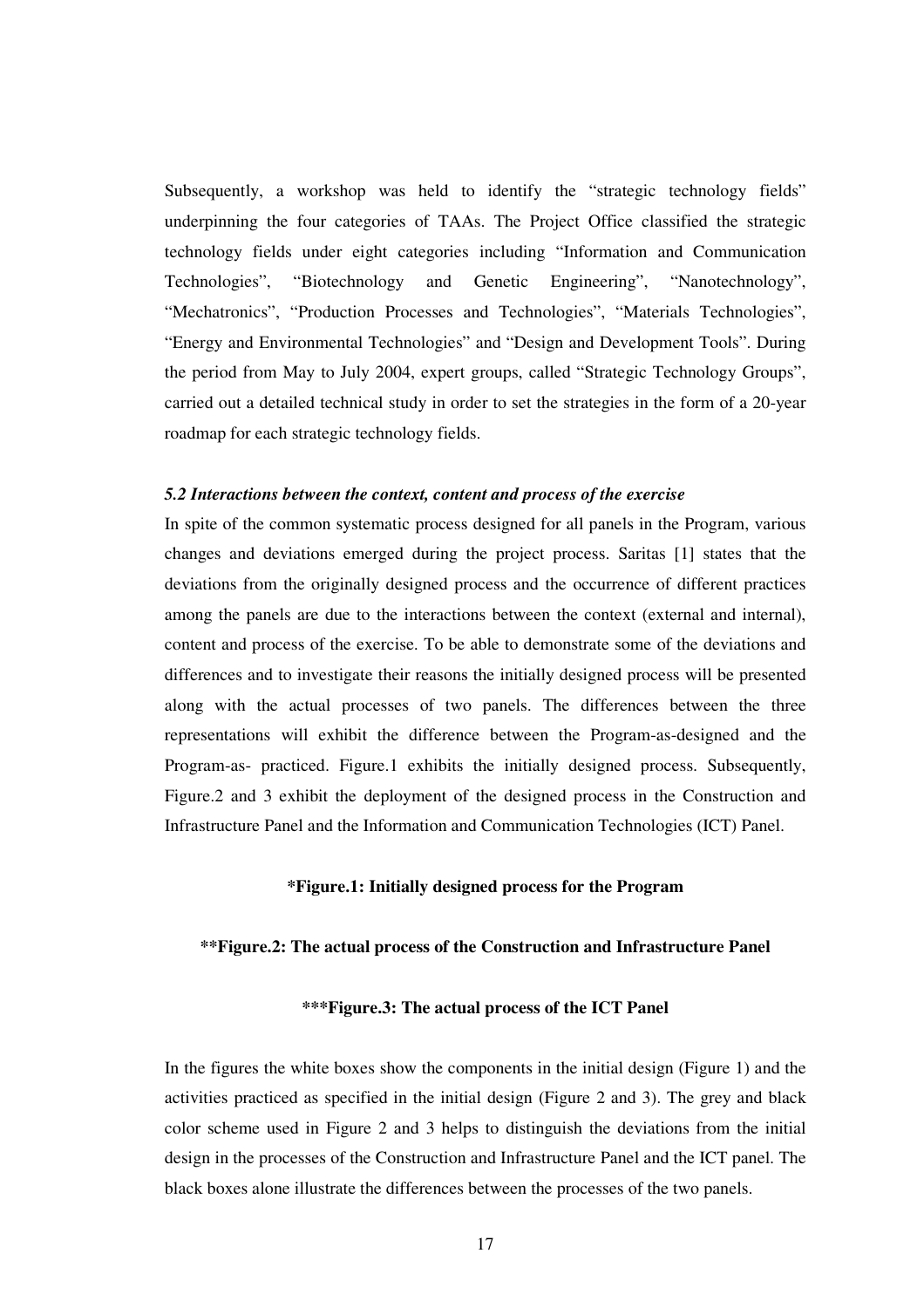The figures illustrate that different outputs emerged as a result of the differences in the process of the two panels. For instance, the output of the Construction and Infrastructure Panel included the list of priority areas and a 'who/what' list which clarified the distribution of the initiatives needed among stakeholders, whilst the output of the IT panel included explicit policy proposals.

According to the contextualist perspective of Saritas [1] mentioned earlier, the differences between the original design of the institutional Foresight programs and the actual process practiced are due to the interactions between the context (external and internal), content and process of the exercise. A number of implications can be mentioned as a result of this interaction. In the following paragraphs some examples will be given.

Regarding the impact of the external context on the process, the effects of economic fluctuations in the country on the Program can be given as an example. When the Foresight Program started in 2002 the country was experiencing a major economic crisis. In this turmoil, people in the country were very pessimistic and lacked motivation to think about the long term future. The economic problems in the country had morale implications on the panel members, whose hopes were diminished for a better future and thus tended to focus on current problems of the country and their sectors. The Project Office tried to encourage the panel members to think future oriented without being stuck on the current problems.

Covering mainly the structural and behavioral factors in the organization of the exercise, internal context was significantly influential on the project process. Some of the differences occurred between the designed process and the actual process can be attributed to the differences among panelists in terms of their different expectations, experiences and personalities. For instance, there were dominant members in some panels and these members directed the work of the panel. Because of the strong impact of organizational and human behaviors on the process Loveridge and Saritas [18] characterize Foresight as a "methodologically pedestrian" activity. The role of behavioral influences is rarely discussed in Foresight exercises, though Saritas [1] demonstrates that they have implications on the exercises in many respects.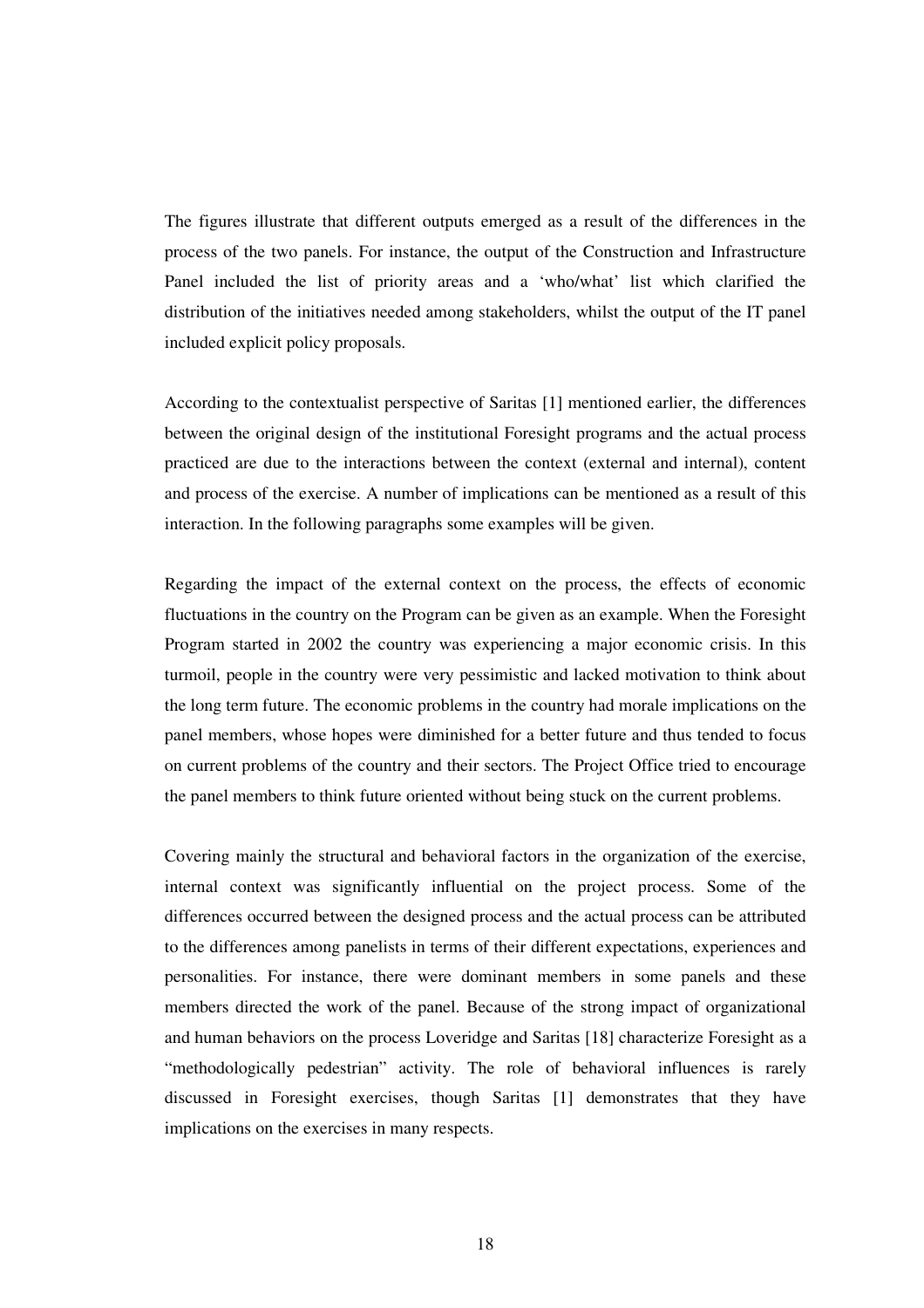In the Vision 2023 Foresight Program, the Project Office noticed differences between the attitudes of industrialists and academicians during the panel activities. These differences became more visible in the panels where there was an uneven representation of stakeholders. As a result, in some cases the views either industrialists or academicians were dominant in the panels. For instance, the Chemistry and Textiles Panel was broken into two separate panels. Initially, the Chemistry and Textiles sectors were considered together in order to keep the number of panels low. However, the panel topics were "*divorced*", as stated by the Project Office, following the tensions of the background and possibly the interests of panelists, who wanted to lead to the panel. Besides the behavioral factors, the factors stemming from the content of the fields due to the different natures of the Chemistry and Textiles sectors stimulated this separation. Another panel, the Health and Pharmaceutical, worked like three separate panels as "health", "pharmaceuticals" and "medical equipment" due to similar reasons.

Another reason which created obstacles to the communication and interaction within the panels was the turnover of the panel members. Some panelists left the exercise, because they lost their motivation. On the other hand, new panelists came in even in the final stages of the exercise. Since the Program was considered as a dynamic and living process, the turnover of the participants was considered to be natural.

The factors stemming from the nature and characteristics of the issue at hand are also influential on the practices. This amounts to the relationship between the content and process of the exercise, which was liable from some of the deviations from the initial project process and the differences in the panel process in the Vision 2023 Foresight Program. One of the first and the most notable examples was related to the processes of the thematic panels in the exercise.

Initially the thematic panels were planned to start their works after the sectoral panels. This was due to the consideration that the thematic topics would arise from the work of the sectoral panels. Once sectoral panels built their vision and mission and identify technology areas, the thematic areas, which could underpin their common future requirements, would be identified. These topics would be horizontal between the sectoral panels. They could be either technology based such as biotechnology and nanotechnology or social such as education and environment. However, because of the pressures from the Steering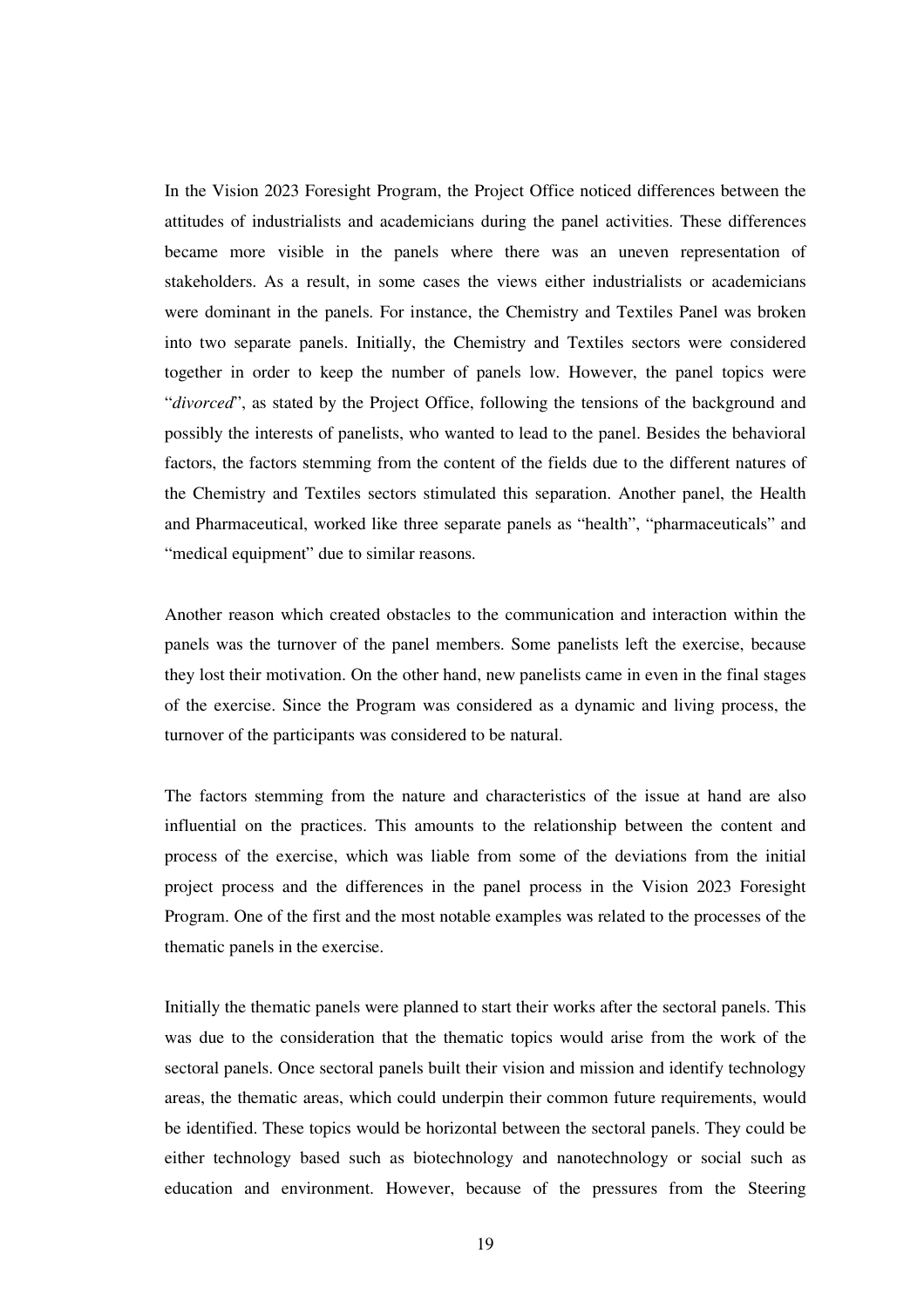Committee, two thematic panels were established on Education and Human Resources, and Environment and Sustainable Development when the Program began. Thus, the thematic panels started their works together with the sectoral panels. Then the question arose: What would the thematic panels do? There was no answer for this question. Consequently the thematic panels were decided to use the same methodology as the sectoral panels as described in the task definition document. Thus a weakness of the program became existent. As a consequence a number of problems were faced related with the works of the thematic panels. The Education and Human Resources Panel did not work properly in accordance with the outline set for panels. They submitted their final report long after the whole process is over. The Environment and Sustainable Development Panel tried to apply what the sectoral panels did and carried out their work in the same format, which did not fit well with the topic.

Another factor related to the content that led to differences in panel work was the technological intensity of the sectors. Some sectoral panels in the exercise such as the IT and the Manufacturing and Materials panels were proposing new technologies for the future. On the other hand, there was another group of panels such as the Transportation and Tourism and the Construction and Infrastructure panels, which were mainly technology users. When the panels in both groups were asked to produce roadmaps, the technology user panels could not properly respond, because they were not fully informed about the future availability of the technologies for their use.

Another deviation from the initial project process was observed in the case of the assessment of the Delphi statements for the prioritization of TAAs and Technology Fields (TFs). Although the Project Office envisaged the use of quantitative methods for all Delphi statements in the final prioritization process, in the actual project process this was regarded to be difficult and unduly constraining panel's work. The Project Office calculated the feasibility and attractiveness scores for all Delphi statements on the basis of the Delphi survey and provided these to all Panels. The Panels were, then, free to use any method for prioritization.

# **6. Outcome of Vision 2023**

The Vision 2023 project involved the first-ever national Foresight Program of Turkey. The Program focused mainly on determining the priority areas of technology. The estimated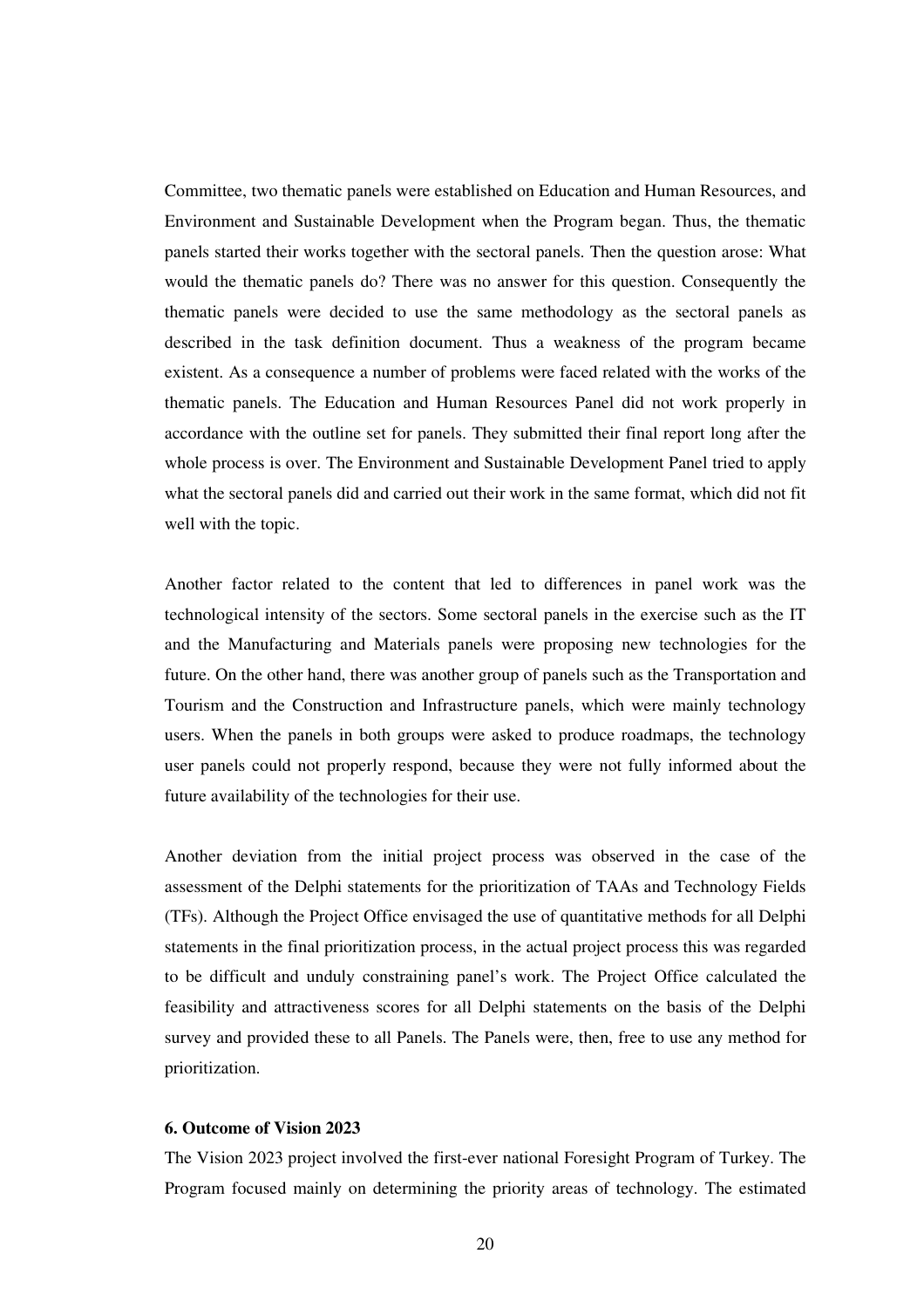cost of the Program was 200,000 Euro. TUBITAK allocated the 100% of this amount from its own resources. The tangible outputs of the project included 24 reports, specifically, 12 panel reports, 1 Delphi report, 3 synthesis reports, and the reports of the 8 Strategic Technology Groups. These reports, together with the reports of the other three sub-projects of the Vision 2023, have been produced with the hope they would be utilized at the public, academic and corporate level in developing S&T policies of the governmental bodies, research institutions, academia, companies and NGOs.

So far there have been two developments in this regard. First, the resolutions of the "2004 Turkish Economy Congress" organized by the State Planning Organization<sup>10</sup> have adopted the S&T Policies Working Group Report, which was exclusively based on the findings and recommendations outlined in the synthesis reports.

Secondly, as the Vision 2023 Project was initially launched with the purpose of preparing a science and technology strategy document for a 20-year period, TUBITAK formed a Strategy Group with the mandate of preparing such a document based on the findings and recommendations of the reports. In August 2004, the Strategy Group submitted the draft entitled "National Science and Technology Policies: 2003-2023 Strategy Document". The proposed strategy has three essential elements:

- 1. Focusing on strategic (priority) areas of technology (In this context, three generic and emerging areas of technology, and 42 specific technology fields were proposed, all based on the two-year long consultation period of the Foresight exercise)
- 2. Increasing R&D expenditure (with specific targets for both public and private sector share)
- 3. Development of R&D manpower (with specific targets)

The strategy document proposed that a "National R&D Fund" be established and managed, and the following mechanisms be adopted, with which a Turkish Research Area would be established around the priority areas:

- 1. National Programs
- 2. Public Procurement

<sup>&</sup>lt;sup>10</sup> State Planning Organisation (SPO) is an undersecretary reporting directly to the Prime Minister and responsible for five-year development plans of Turkey.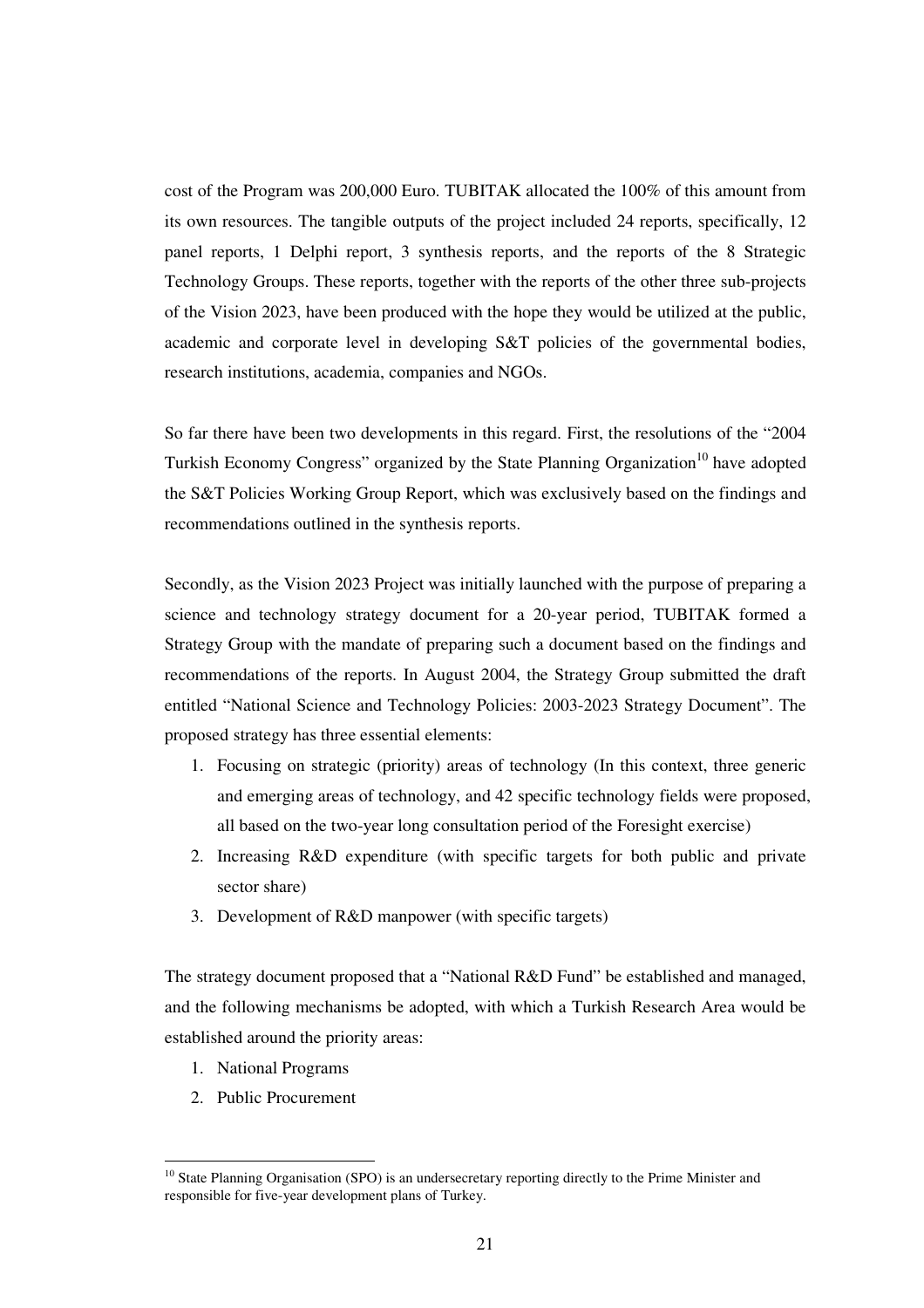3. Targeted Projects (from public bodies and sector organizations along with their own strategic plans).

The document emphasized the importance of public awareness and commitment of Governments to science and technology issues, and proposed initiation of five national programs in selected priority areas in 2005. Finally, the need for systematic monitoring and evaluation of the steps taken, as well as continuous Foresight was underlined.

The draft strategy document was brought to the agenda of the 10th meeting of the SCST held in 8 September 2004. The SCST decided that a final strategy document and a fiveyear action plan would be prepared by TUBITAK after all the SCST member organizations express their views on the draft document. The SCST endorsed, in its  $11<sup>th</sup>$  meeting in March 2005, 14 TAAs and 8 strategic TFs as "priority" areas as suggested by the Vision 2023 Strategy Document, which was produced by TUBITAK. The SCST asked all public institutions including public universities to take into consideration these technological areas in their R&D activities, R&D funding, and graduate education and research programs. TUBITAK itself declared both officially and in a meeting with the European Commission during the accession screening process that these TAAs and TFs constitute its priority research topics. However, the "National Defense Research Program" and the "National Space Research Program" (announced in the  $11<sup>th</sup>$  SCST meeting in March 2005) as well as the "Public Research Programs" on Agriculture, Health and Energy (announced in the  $12<sup>th</sup>$ SCST meeting in September 2005) remained incompatible with the basic philosophy of the Vision 2023 project. Curiously enough, the "Science and Technology Action Policy Action Plan", which was adopted at the  $11<sup>th</sup>$  SCST meeting, called for "setting priorities for science and technology", although a decision on S&T priorities, in line with the Vision 2023 Strategy Document, was taken in the very same meeting. Concisely, after two years of its completion the findings and recommendations of the Vision 2023 Program have not been fully incorporated into the actual S&T policy making of Turkey, and the country still lacks a well defined S&T strategy supported by structural reforms deemed necessary since the beginning of the process.

Vision 2023 process has mobilized a considerable number of people from industry, academia and public bodies. It also attracted the attention of mass media to a certain extent. In this way some intangible outcome of the exercise, such as raising awareness and increasing commitment to science and technology issues have been achieved during the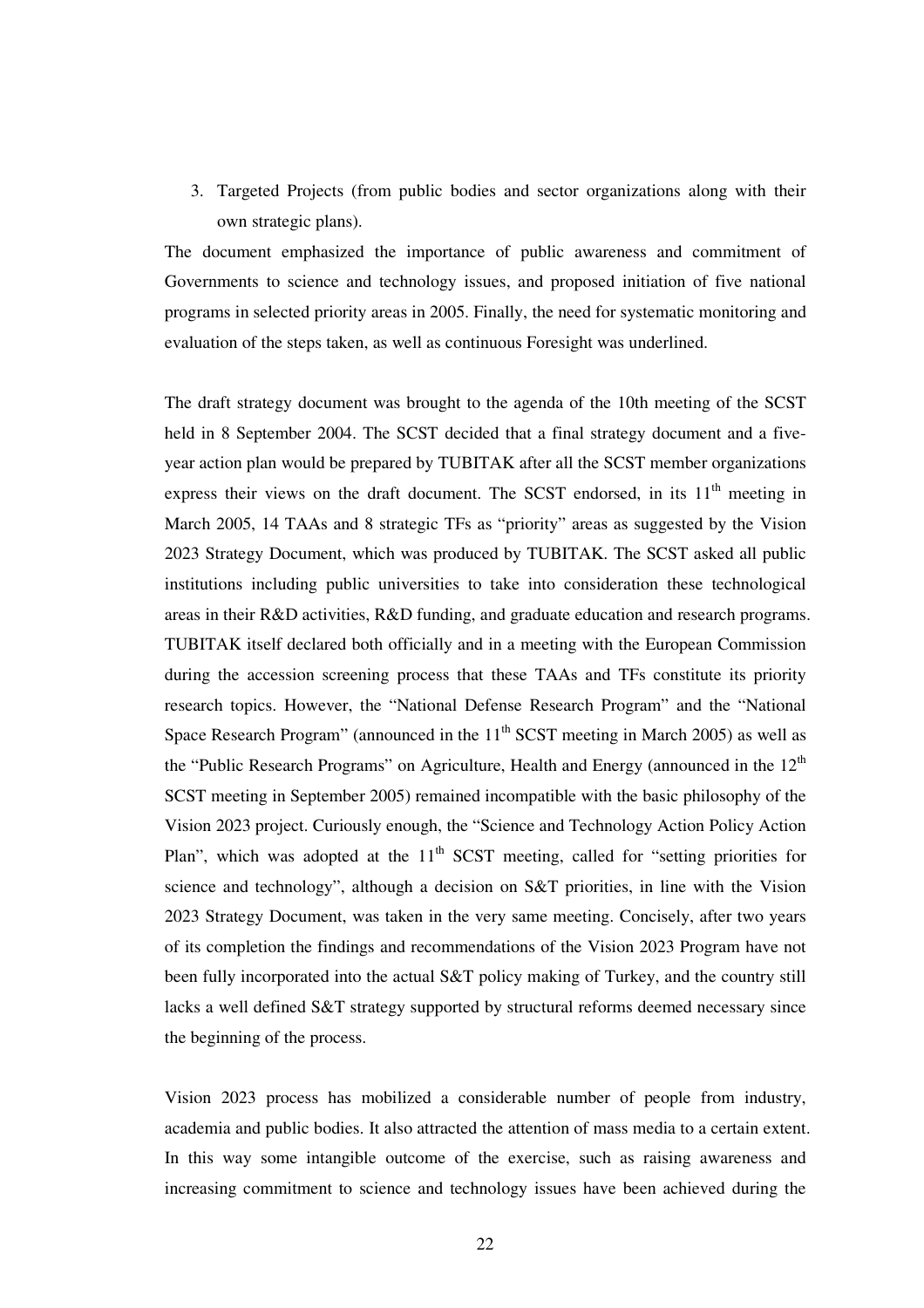process of implementing the exercise. However, this momentum was by no means sustainable, in that the current attitude of the stakeholders to S&T issues is not any different from the past.

These observations constitute yet another example of the interrelatedness of context and the process of change. The fact that Turkey has been mainly a technology user rather than a technology producer has made the process susceptible to changing priorities and attitude of decision makers. This has been influential in declining importance attached to the S&T issues in general, and the exercise itself in particular.

Although the initially envisaged outcome of the Vision 2023 project could not be fully realized, the process itself was instrumental for the accumulation of knowledge and capabilities regarding S&T policy making in Turkey. A part of knowledge and capabilities was codified in the form of, for example, the Delphi software and lists of strategic technology fields. Moreover, two on-line databases, one on the researchers in Turkey and the other on the research infrastructure, were prepared as a result of the project.<sup>11</sup> These two databases now provide information necessary for any further study on S&T policy. Thanks to the capabilities accumulated during the Vision 2023 process, TUBITAK was involved actively in the organization of UNIDO-led Foresight training programs.

Finally, the Vision 2023 project in general, and the Technology Foresight Program in particular constituted an important step towards harmonization of Turkish S&T system with that of the European Union. First of all, with this project Turkey responded to the call for Foresight in the High-Level Expert Group Report "Thinking, debating and shaping the future: Foresight in Europe" which stated that:

"*Starting from a science & technology perspective, Foresight activities contribute to the development of the European knowledge-base and propose visions for the future of European society*" [19].

Secondly, Turkey has actively taken part in the joint initiative of 15 countries (11 EU Member States, 3 Candidate Countries and one associated country) to coordinate their national Foresight programs, with a view to increase their national and European impact

<sup>&</sup>lt;sup>11</sup> These databases are available at http://arabis.tubitak.gov.tr and http://tarabis.tubitak.gov.tr.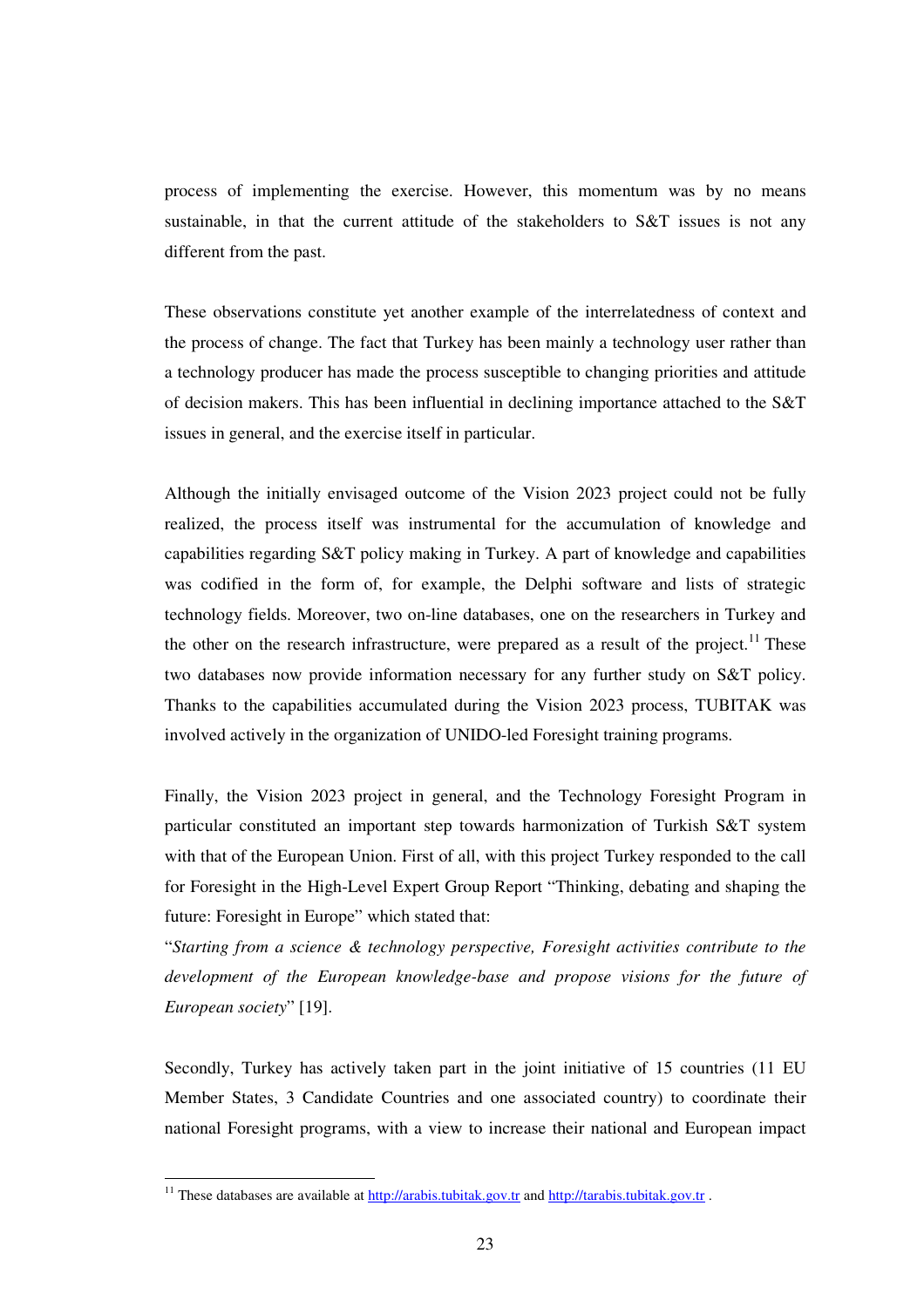and to implement joint programs. The coordination activities envisaged in this networking initiative called the "ForSociety" also aim to provide effective support to European scientific and technological integration along with the spirit of the ERA, especially in view of the enlarged EU and operational implementation of Article 169.<sup>12</sup>

A systematic evaluation of the process and its impacts is yet to be done. The impact of the whole process would be better evaluated, if decision makers clarified their long term S&T vision and objectives, as well as their policy on the future of Foresight activities in Turkey.

# **7. Conclusions**

Considering the unique requirements, it was believed that Foresight was a necessity for Turkey, where there were a lack of ownership and political support for the S&T policies, fragmentation of researchers and resources, and isolation from the other industrial policies. For this purpose a systematic prioritization process was designed. Learning from the experiences of other countries, the methodology drawn for the Program was built mainly on the use of expert panels and the Delphi method. Throughout the article, it was discussed that the systematically designed process was changed during the execution of the exercise and different practices emerged among different sectoral panels. The contextual perspective adopted was helpful to acknowledge this situation.

The description and analysis of the process from a contextualist perspective has demonstrated that Foresight is embedded in other systems, which were described as external and internal contexts. Foresight is integrated into these contexts. The activity receives inputs from these contexts and strives to improve or change them. During this process the Foresight activity entails a socially interactive process, where there is a considerable role and impact of organizational and individual behaviors.

The descriptions and analyses of the Vision 2023 Turkish National Technology Foresight Program have revealed that the process design is a key to a successful Foresight exercise. The methodology designed and the participants engaged should be fit-for-purpose. This first requires the specification of the contexts where institutional Foresight is embedded in and is expected to improve or change. Then the content of the exercise is built from the

<sup>&</sup>lt;sup>12</sup> See http://www.era-net.forsociety.net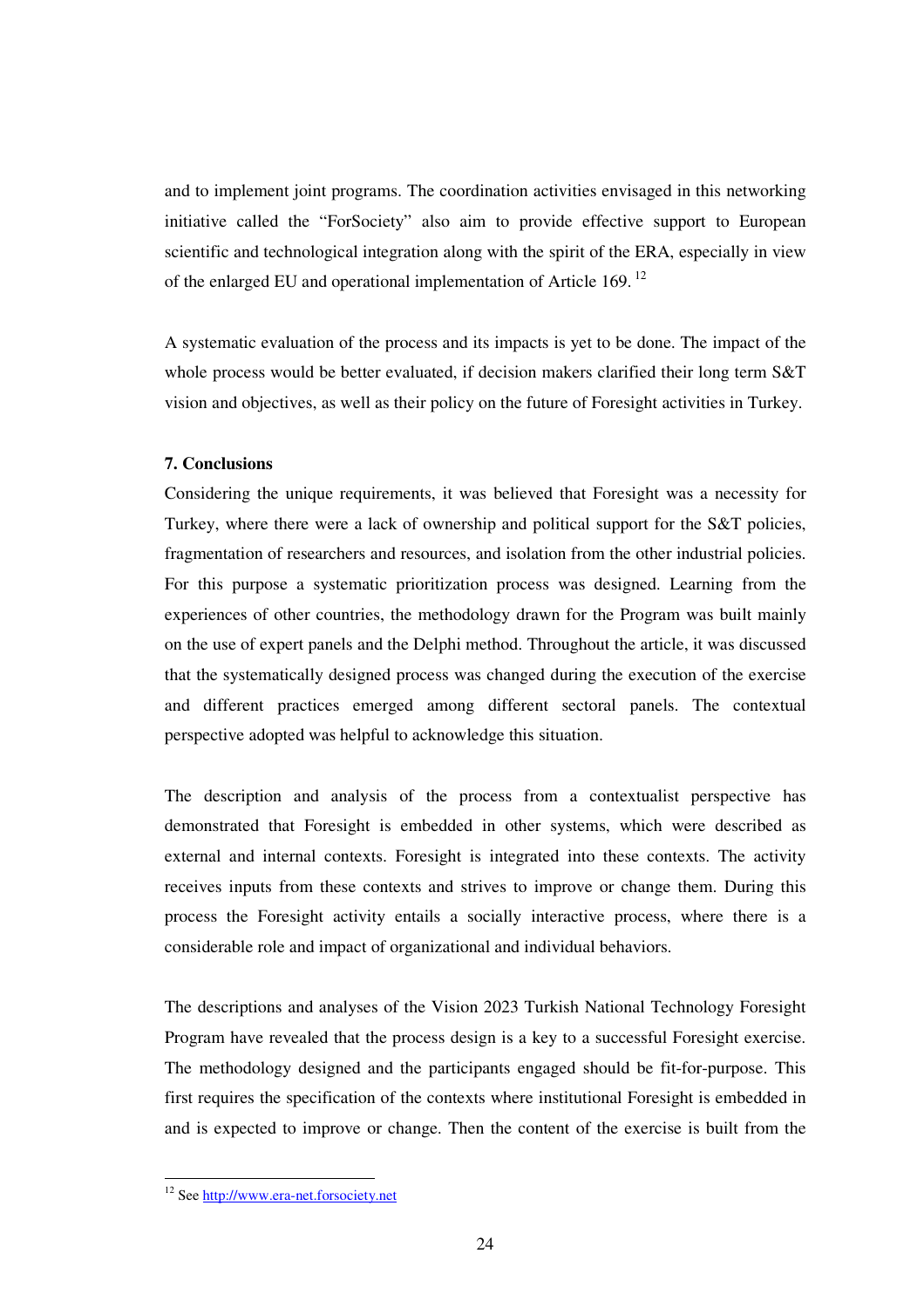context by determining the major areas for investigation. Subsequently, the process of the exercise is designed to tailor the uniqueness of the context of the exercise and the nature of the issue at hand in the content of the exercise.

#### **References**

- 1. Saritas, O.: *Systems Thinking for Foresight*, Unpublished Ph.D. Thesis, PREST, University of Manchester, submitted on January 13 (2006).
- 2. Martin, B. and Johnston, R.: Technology foresight for wiring up the national innovation system, *Technology Forecasting and Social Change,* 60, 37-54 (1999).
- 3. Martin, B.: *Technology Foresight in a Rapidly Globalising Economy*, a paper prepared for the UNIDO Regional conference on TF for Central and Eastern Europe and the Newly Independent States, Vienna (2001).

(available at: http://www.unido.org , last visited on September 06, 2005).

- 4. Keenan, M.: *Planning and Elaborating a Technology Foresight Exercise*, a paper prepared for the UNIDO Regional Conference in Vienna (2001).
- 5. Pepper, S.C.: *World Hypotheses,* University of California, Berkeley, 1942.
- 6. Pettigrew, A.M.: Context and action in the transformation of the firm, *Journal of Management Studies,* 24(6), 649-670 (1987).
- 7. Pettigrew, A.M. and Whipp, R., Managing the twin processes of competition and change: The role of intangible assets, in: *Implementing Strategic Processes: Change, Learning and Co-operation*. P.L. Lorange, B. Chakravarthy, J. Ross and A. Van de Ven, eds., Blackwell Business, Cambridge, MA , 1993.
- 8. Huff, A.S. and Reger, R.K.: A review of strategic process research, *Journal of Management*, 13, 211-236 (1987).
- 9. Roos, J., Victor, B. and Statler, M.: Playing seriously with strategy, *Long Range Planning,* 37, 549-568 (2004).
- 10. Pak, N.K., Tankut, T., Tumer, T. and Gurkan, T.: Turkish science and technology policy vis-à-vis Europe, *Foreign Policy* (a quarterly of the Foreign Policy Institute of Turkey), 19(1-2), 80-107 (2004).
- 11. TUBITAK: *Research, Development and Innovation in Turkey*, a working report produced by the Department of Science and Technology Policy, Ankara (2004).

(available at: http://www.tubitak.gov.tr/btpd/arsiv/RDIINTURKEYMay2004.pdf , last visited on February 11, 2006).

- 12. Oner, M.A. and Saritas, O.: A systems approach to policy analysis and development planning: construction sector in the Turkish 5-year development plans, *Technological Forecasting and Social Change*, 72(7) 886-911 (2005).
- 13. Goker, A.: *Turkiye'de 1960'lar ve Sonrasindaki Bilim ve Teknoloji Politikasi Tasarimlari: Nicin [Tam] Uygula[ya]madik?*, Ulusal Bilim Politikası Paneli, ODTU Ogretim Elemanlari Dernegi, ODTU, Ankara (2002).

(available at: http://www.inovasyon.org/yazardetay.asp?YazarID=1 , last visited on February 22, 2006, in Turkish)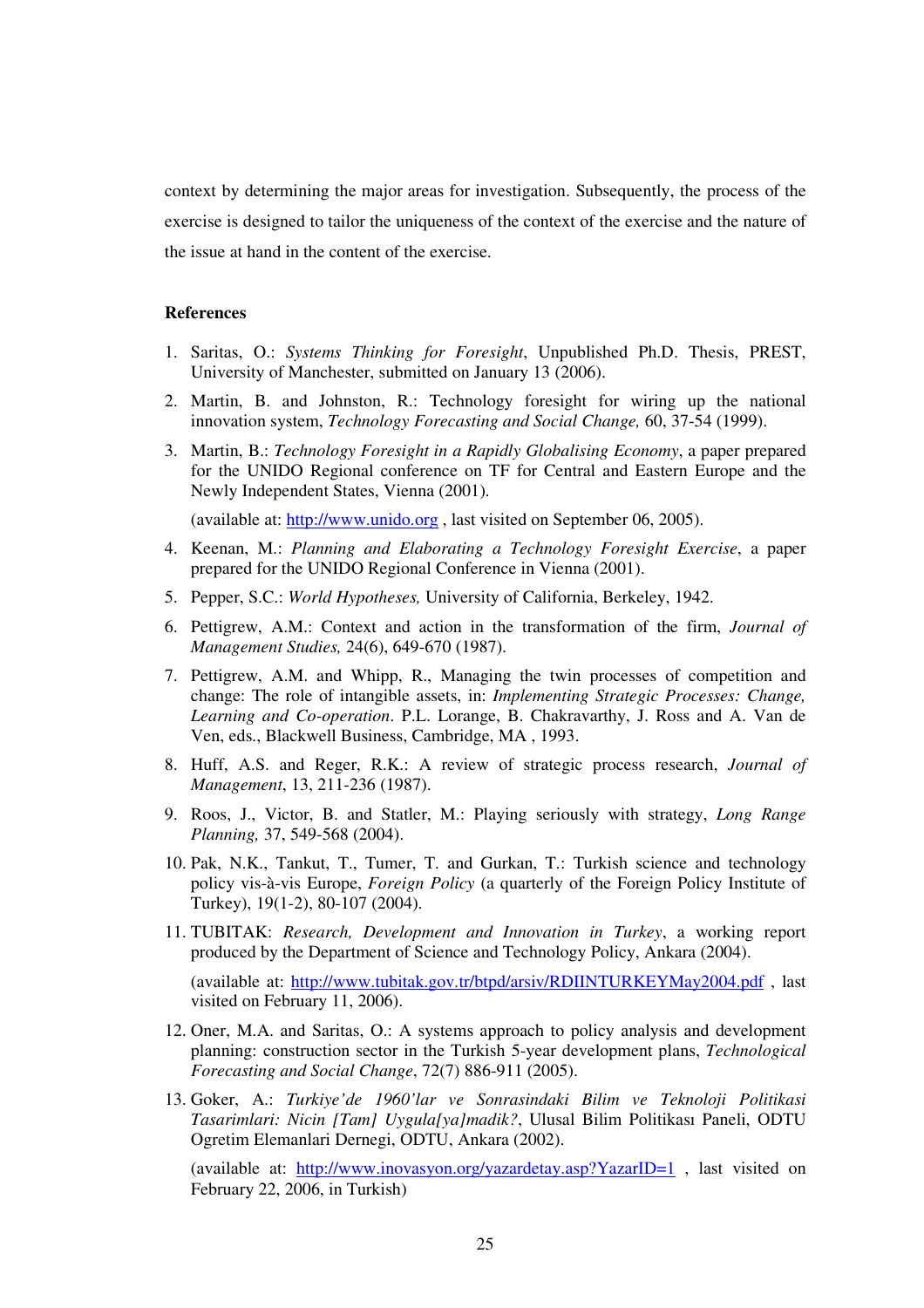14. Saritas, O.: *Turkish S&T Vision 2023*, The European Foresight Monitoring Network, Foresight Brief no. 039 (2006).

(available at: http://www.efmn.info/kb/efmn-brief39.pdf , last visited on February 11, 2006).

15. TUBITAK: *Vizyon 2023 ve Teknoloji Ongorusu*, Vision 2023 web page (2004).

(available at: http://vizyon2023.tubitak.gov.tr/teknolojiongorusu/kapsam , last visited on February 12, 2006).

- 16. Saritas, O. and Oner, M.A.: Systemic analysis of UK foresight results: Joint application of integrated management model and roadmapping, *Technological Forecasting and Social Change*, 71(1-2), 27-65 (2004).
- 17. Saritas, O.: *Vision 2023: Turkish Technology Foresight*, FORLEARN Online Foresight Guide, Joint Research Centre (JRC), Seville (2005).

(available at: http://forlearn.jrc.es/guide/6\_examples/turkey2023.htm , last visited on February 12, 2006).

- 18. Loveridge, D. and Saritas, O.: Personal communication (2005).
- 19. HLEG: *Thinking, debating and shaping the future: Foresight for Europe*, A report for the European Commission, EC Directorate for Research, Unit RTD-K.2 (2002).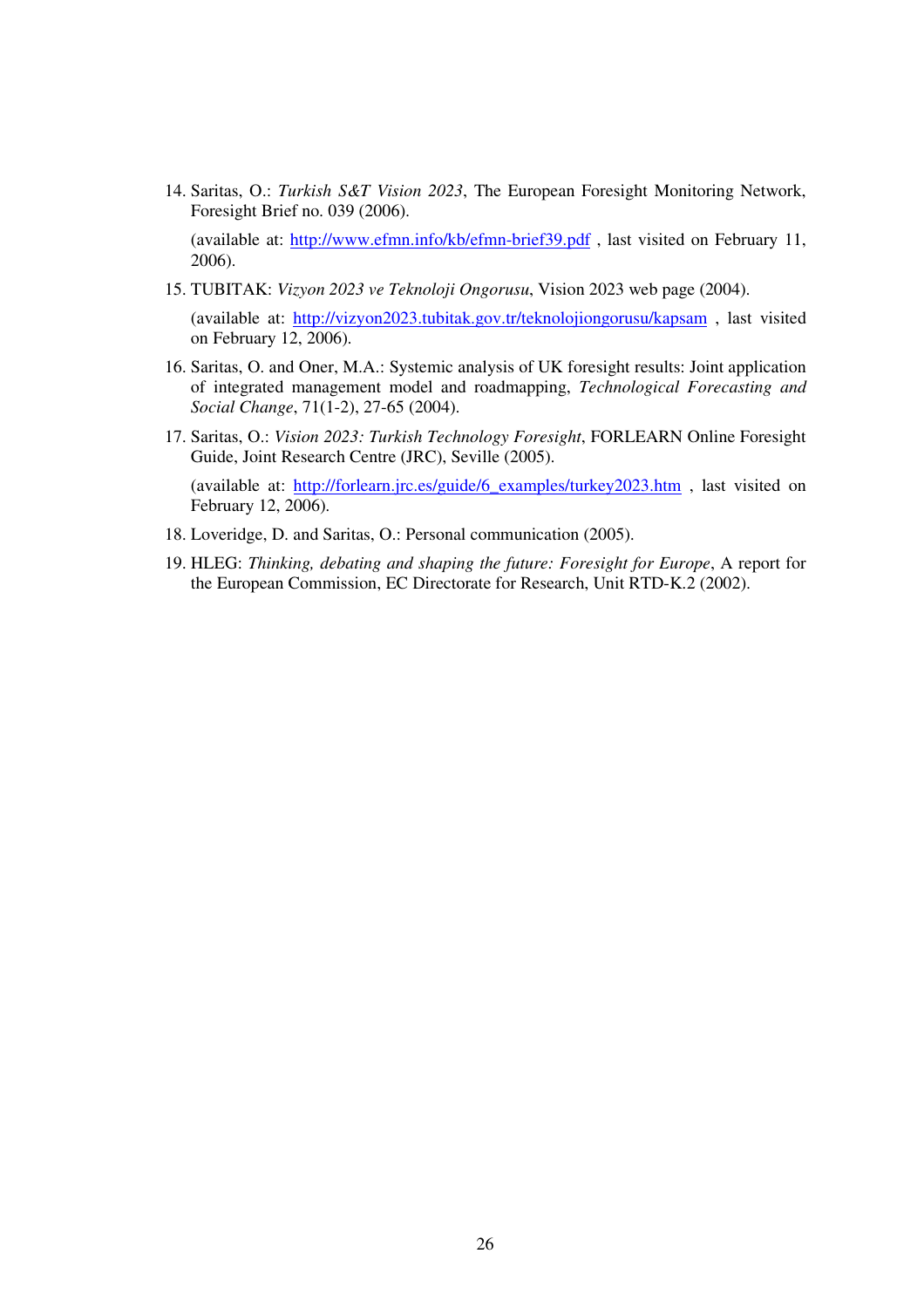

**Figure.1: Initially designed process for the Program**



**Figure.2: The actual process of the Construction and Infrastructure Panel**